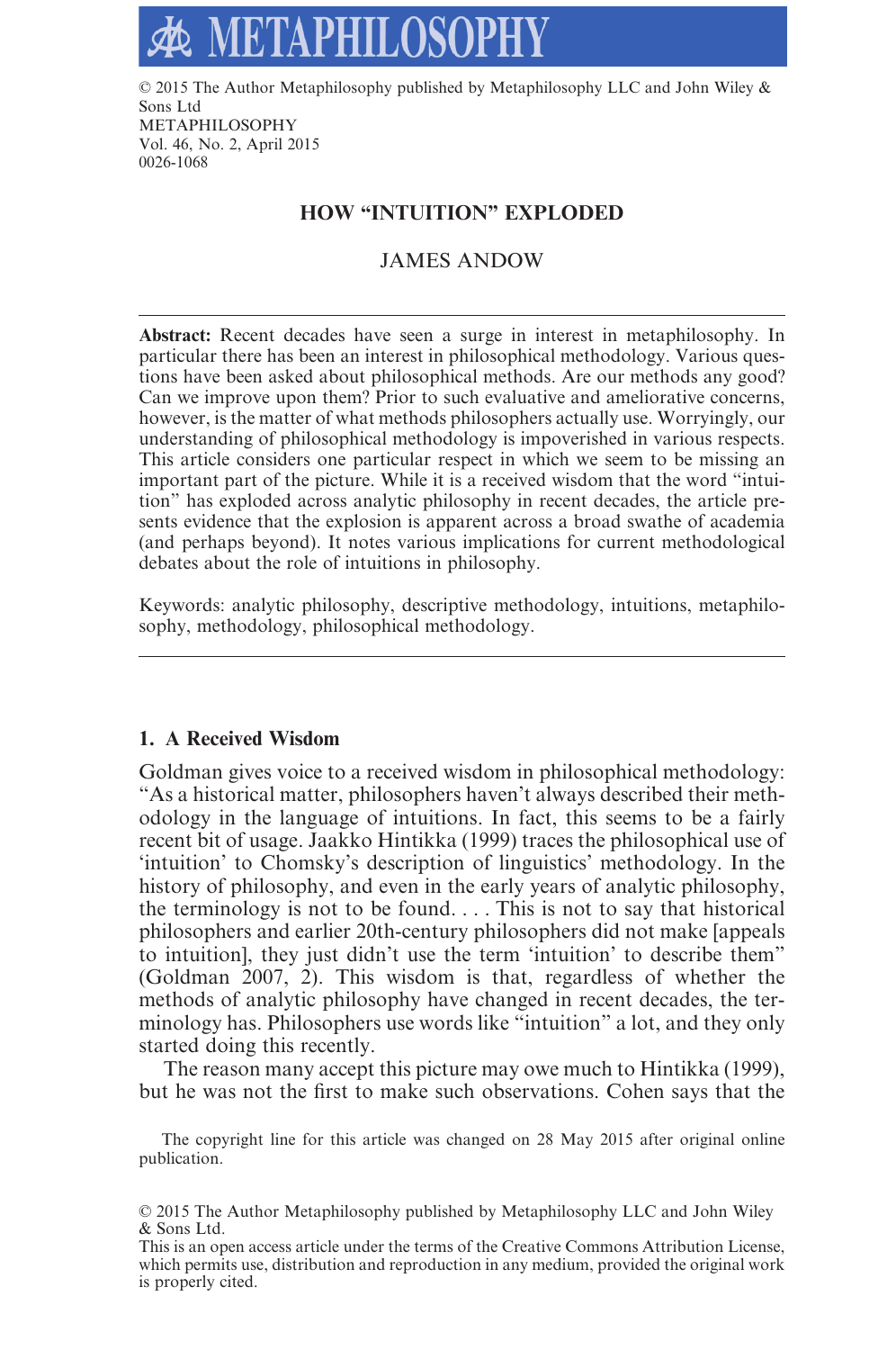sense of "intuition" as an immediate non-inferential judgement "began to prevail in the later 1940s. It then became fairly common, at least in North America, for intuitions to be explicitly invoked by philosophers" (1986, 77). Indeed, intriguingly, the history of disquiet among philosophers over "intuition," and the frequency with which philosophers use it, seems to go back even further. In 1946, a master's student at the University of Sheffield, Leslie Belton, wrote a dissertation entitled "The Meaning and Use of the Term 'Intuition'" (Belton 1946). Belton says in the introduction: "No word in common use among philosophers is in more urgent need of an accepted definition than the term 'intuition,' and no word bears such diversity of meaning" (1946, 4). Nonetheless, although it may not involve consensus on precise dates, received wisdom has it that use of the word "intuition" has exploded in analytic philosophy.

If the received wisdom is correct, the following questions are prompted: Why has this terminological shift has taken place? Is it a purely terminological shift or is it perhaps symptomatic of a shift in philosophers' methods? Before addressing such questions, however, we need to know whether the received wisdom is correct. We need to know whether the supposed phenomenon to be explained exists. It does. As we shall see below, the proportion of philosophy articles indexed in JSTOR indulging in intuition talk has grown from around 22 percent in the decade 1900– 1909 to around 54 percent in the decade 2000–2009. And so we want to know why this has happened.

If we want to know what best explains the explosion in "intuition," then more empirical data will be helpful—that is, beyond the simple finding that use of intuition talk has grown in philosophy. Certain facts about the explosion may help us arbitrate between explanations. For instance, information about when the explosion began and whether intuition talk exploded elsewhere could be important. In what follows, I present the results of an empirical study which shows that: (a) the explosion in the use of "intuition" is far from confined to philosophy—in fact, intuition talk has been on the rise across a broad swathe of academia; and (b) nonetheless, intuition talk has grown at a greater rate within analytic philosophy in particular.

Before I report the empirical findings, however, I want to do two things by way of motivating a more careful empirical investigation into the explosion of intuition talk. First, I want to quickly canvass the various types of explanation of the explosion that have been suggested in the philosophical literature. I note that the explosion they seek to explain seems to be one that is confined to philosophy. Second, I report some suggestive evidence that casts some doubt on this picture: evidence that intuition talk has exploded in a number of other areas, suggesting that our understanding of the explosion is impoverished.

<sup>© 2015</sup> The Author Metaphilosophy published by Metaphilosophy LLC and John Wiley & Sons Ltd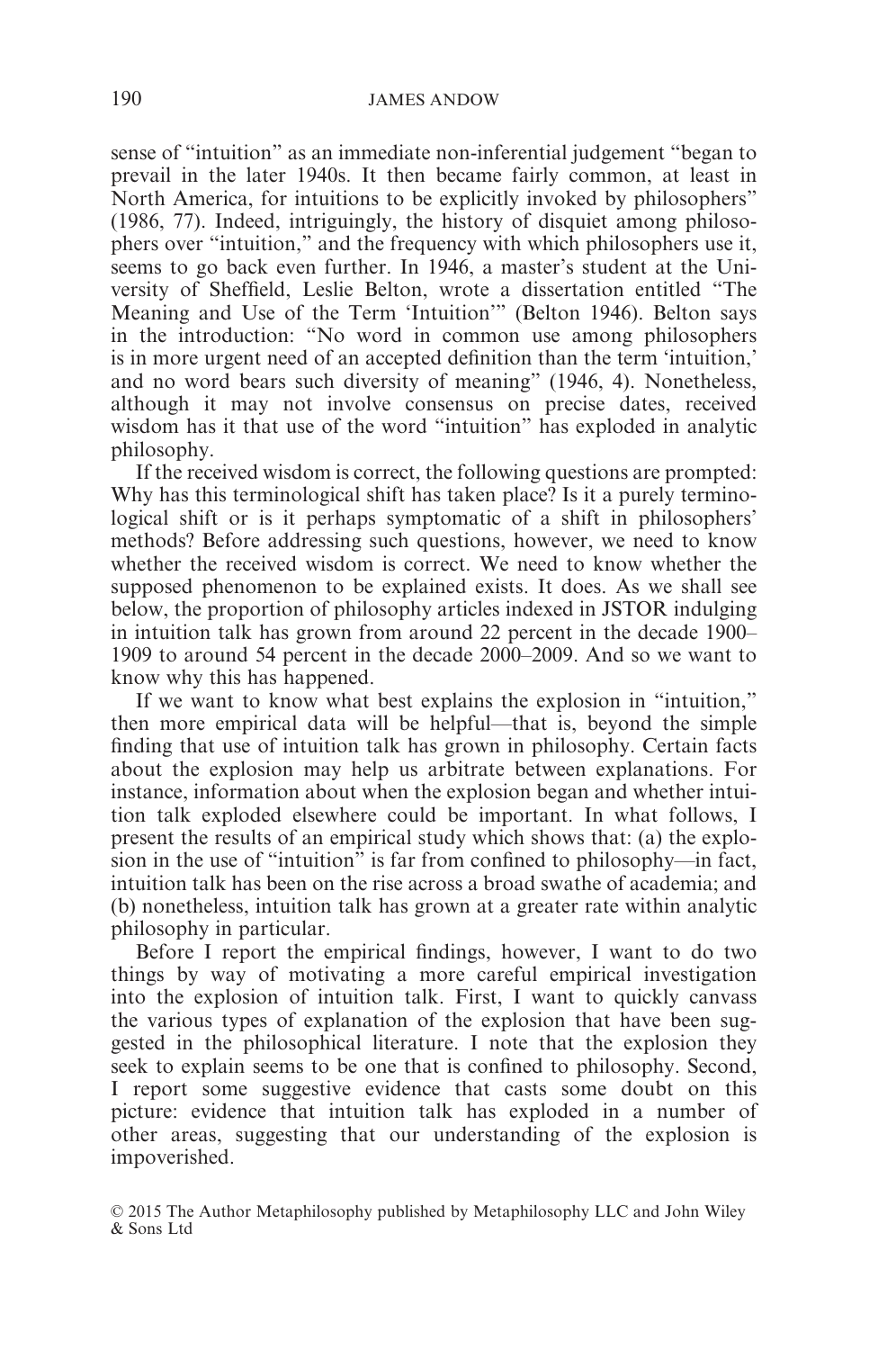#### **2. Explaining the Explosion**

The picture that Goldman (2007) paints is that intuition talk is on the rise but that no great methodological change drives this rise. He thinks that philosophers have always used intuitions (it isn't clear whether he thinks the rate of use has been constant). This suggests a picture on which the recent rise in intuition talk is mainly a linguistic phenomenon. Cappelen offers a similar story, suggesting that one factor contributing to the explosion in intuition talk is that philosophers have acquired "a kind of intellectual/verbal virus (or tick) that started spreading about thirty to forty years ago" (2012, 50), and that it is not motivated by any substantial shift in philosophical commitments or methodology. Cappelen notes that he has no satisfactory answer to how the "virus" was caught or why it was so infectious. But he thinks it has been influential, and particularly damaging in philosophical methodology. He thinks that intuitions play no important part in philosophy, but that "the virus helped convince those doing methodology that things called 'intuitions' play an important part in philosophical arguments" (Cappelen 2012, 50).

Others, again, think the change in philosophers' terminology is to be explained in terms of a change in their methodology—that is, it is due to an increased use of intuitions themselves. The clearest example of such a view is that of Hintikka. He takes the explanandum to be as follows: "Before the early 1960s, you could scarcely find any overt references [to intuition].... After the mid-1960s, you will find intuitions playing a major role in the philosophical argumentation of virtually every article or book" (Hintikka 1999, 5). Hintikka thinks that philosophers started using intuitions in a big way in the wake of Chomsky's influential theories in linguistics. The idea is that Chomsky's theories were so successful that they were taken to "provide a methodological paradigm of what can be done in those fields where the subject matter involves the tools of human thought and cognition" (Hintikka 1999, 5), and philosophers' increased use of intuitions is an attempt to replicate that success in philosophy. But Hintikka doesn't think that philosophers typically recognise this influence.

The question as to what explains philosophers' increased use of intuition talk is interesting in itself. However, it also seems that it has some potential methodological consequences. Certain types of explanation would generate novel worries about intuition-using methods. For instance, Hintikka claims that "the linguistic parentage of contemporary philosophers' intuitionist methodology... constitutes a strong reason to be wary of it" (1999, 5). Other explanations would draw attention to other problems. Cappelen thinks one of the main reasons that philosophers tend towards an intuitionist conception of their methods is the prevalence of intuition talk in philosophy. He thinks, however, that this is a big mistake, since the prevalence of intuition talk in philosophy is largely the result of a "verbal virus" rather than anything to do with philosophers' methods.

<sup>© 2015</sup> The Author Metaphilosophy published by Metaphilosophy LLC and John Wiley & Sons Ltd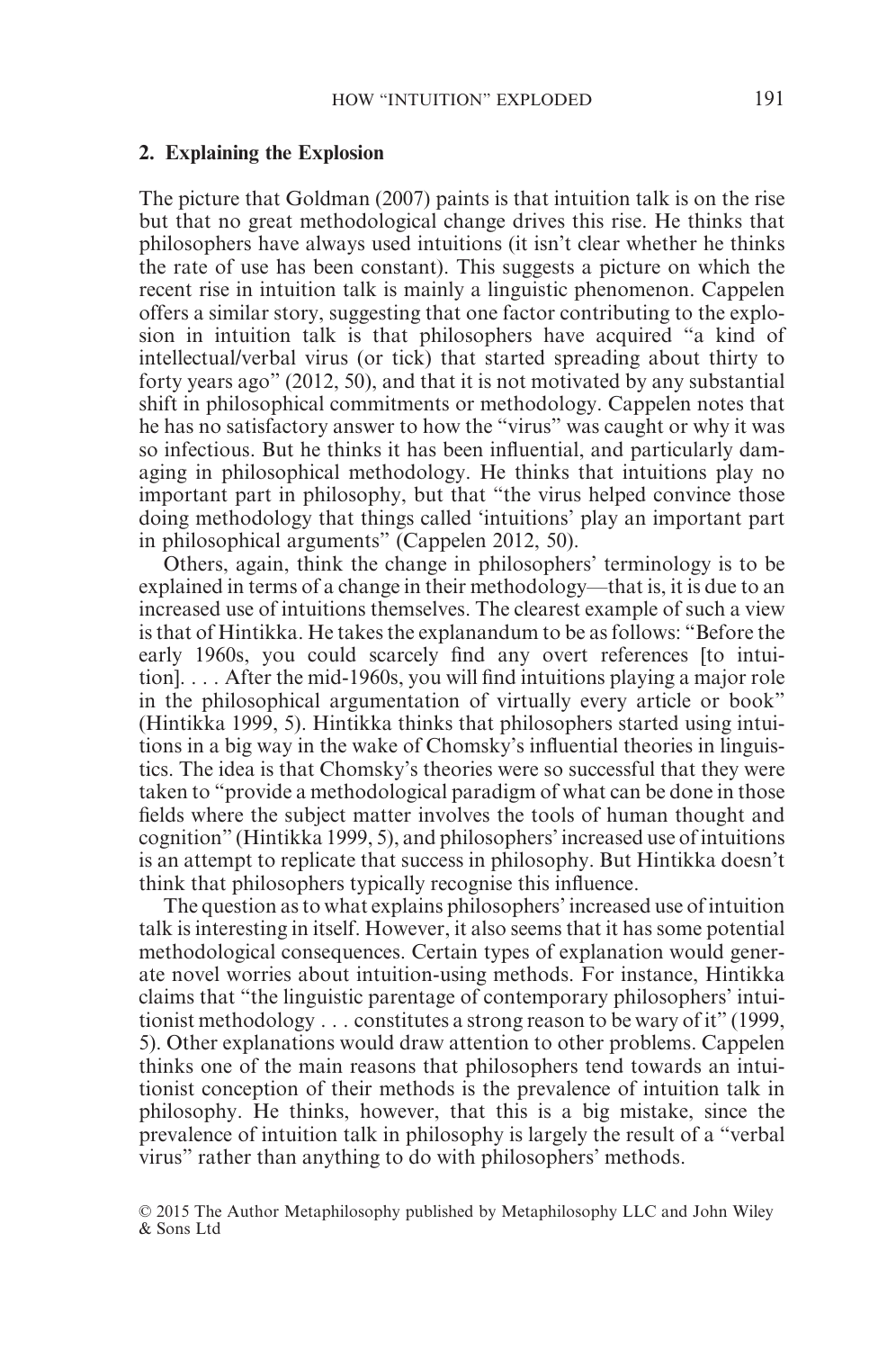Let's quickly consider some other possible factors that we might think have contributed to the increased use of intuition talk (some via increased appeal to intuitions themselves). Three are gestured at by Cappelen  $(2012)$ : the emphasis on "what we would say" from either ordinary language philosophy or late Wittgenstein; Moore's emphasis on the pre-theoretic; and Rawls's use of "intuition." Three more deserve consideration. First, the so-called linguistic turn may have played some role.1 Second, a particular approach in early twentiethcentury philosophy of mathematics and the language used in describing it may have played a role. The approach in question is that of finding formal definitions with which to replace informal and vague intuitive notions.2 And, third, that the uses of "intuition" in various parts of psychology, in the 1970s and 1980s, may have contributed to the explosion perhaps having come to philosophy through Stich (e.g., 1990), among others<sup>3</sup>

As noted, all these suggestions seem to take the explanandum to be an explosion that was confined to philosophy.4 However, the supposed picture doesn't fit well with some suggestive evidence from elsewhere.

### **3. Suggestive Evidence**

In light of the various explanations offered by philosophers, it is interesting to note that academics in some other fields have also explicitly noted an increased use of intuition talk over recent decades.<sup>5</sup> In relation to economics, Frantz notes: "The increasing reliance on formal modeling and mathematics in economics after World War 2 kept intuition in the background of the profession. Yet, recently it has become almost

<sup>1</sup> Thanks to Jonathan Tallant for this suggestion.

<sup>2</sup> Thanks to Greg Currie for this suggestion. For an example of this sort of move, see discussion of Church's thesis. One description of Church's thesis that brings out this theme can be found in Shapiro 2006.

<sup>3</sup> The particular uses I have in mind are those of Kahneman, Tversky, and colleagues (see Kahneman, Slovic, and Tversky 1982; Kahneman and Tversky 1973; Kahneman and Tversky 1982; Thagard and Nisbett 1983; Tversky and Kahneman 1981). This usage may have been influential especially in those parts of philosophy closest to cognitive science, including experimental philosophy.

<sup>4</sup> Of course, some of the factors appealed to would be capable of explaining changes outside philosophy. Chomsky should be expected to have influenced linguistics. The philosophy of mathematics may have influenced mathematics. Tversky, Kahneman, and colleagues were working in psychology. Changes in these other fields, however, are clearly not considered part of the explanandum by those offering the respective explanations.

 $5\sigma$  When presenting these results in a number of places, various audience members have confirmed that they are aware of this trend in their fields. Among the more unexpected include an anecdotal observation that the use of the word "intuition" has increased among horse trainers—the suspicion being that this is a result of the increased respectability of "natural horsemanship" in the past twenty years.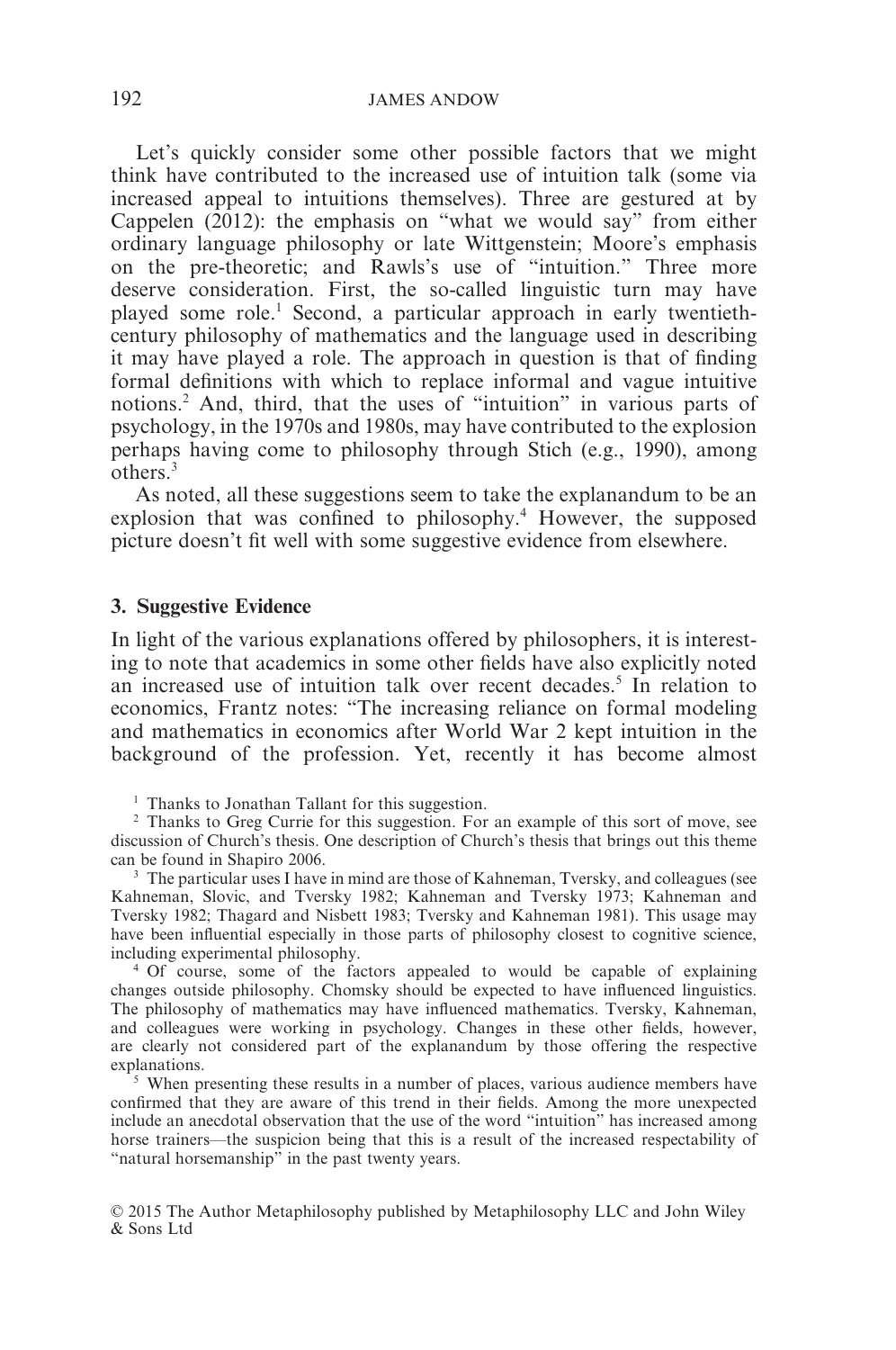commonplace for an economist to state during a presentation that, 'The intuition behind the model (and/or result) is" (Frantz 2004, 135).<sup>6</sup>

Haidt and Kesebir (2007) look at the use of the word "intuition" in psychology from 1985 to 2004. They find some evidence suggestive of growth. Notably, they present their findings as contrasting considerably with those of a similar previous study (Bastick 1982) that showed extremely limited use of "intuition" in psychology (in 1979). Haidt and Kesebir's main concern is intuition, rather than "intuition," but their data speak to both. Haidt and Kesebir's analysis categorises (non-incidental) uses of "intuition" in research article titles into four groups. Two of these groups increased as a proportion of the total number of articles published per decade between the decades 1985–1994 and 1995–2004. Uses in one category grew by 188 percent.<sup>7</sup> Uses in a second category grew by 138 percent.8 The base rate, that is, growth of the total number of articles, was 49 percent. Two other uses grew at and below the base rate, respectively.<sup>9</sup>

Tallant (2013) conducted a survey of the use of "intuition" in physics journals. His figures show that between 2001 and 2011 the proportion of papers using the words "intuition," "intuitive," "intuitively," "counterintuitive," and "counter-intuitively" in five physics journals steadily increased, from 7.44 percent to 9.25 percent.<sup>10</sup> Further searches on my part reveal that, in the same journals, the proportion rose steadily from 1.95 percent in the 1960s to 7.89 percent in the 2000s.<sup>11</sup>

And, finally, there is some evidence from outside the academy. First, a brief search of Google's NGram corpus (containing around 4 percent of all books ever published) reveals a notable increase (about fourfold) in use of such terms between 1800 and 2000 (see figure 1).12 The pattern also

<sup>6</sup> Thanks to Jonathan Tallant for pointing me to this source. This locution is one novel to me and, interestingly, implies that Frantz has observed some increase in methodological use of intuitions. I think more detailed qualitative work would be valuable in comparing the trends in usage across different disciplines.

<sup>7</sup> These were labelled "personality facts" and concern a distinction between intuitive/ experiential and analytical/rational thinking styles. Haidt and Kesebir attribute the growth of this category to the work of Epstein (citing Epstein 1990).

<sup>8</sup> Haidt and Kesebir label this category "anthropocentric facts." It seems to concern intuitions about aesthetic matters. This growth use is claimed to be due to increased use in social psychology.

<sup>9</sup> These were "plain facts," to do with things like maths problems, and "behavioural," to do with decision making and problem solving.

<sup>10</sup> The five journals are the following: *Physical Review Letters*, *Review of Modern Physics*, *Physical Review A–E*, and *Physical Review Special Topics Energy Beams*.

 $11$  I used the same search engine as Tallant. This can be found at http://publish.aps.org/ search (including only papers written in English).

 $12$  See Michel et al. 2011 for more on this resource. Simple search tool available at: http://books.google.com/ngrams. This particular search was conducted on 19 May 2012. This search conducted 2 August 2013 using python script, available at http://www .culturomics.org/Resources/get-ngrams.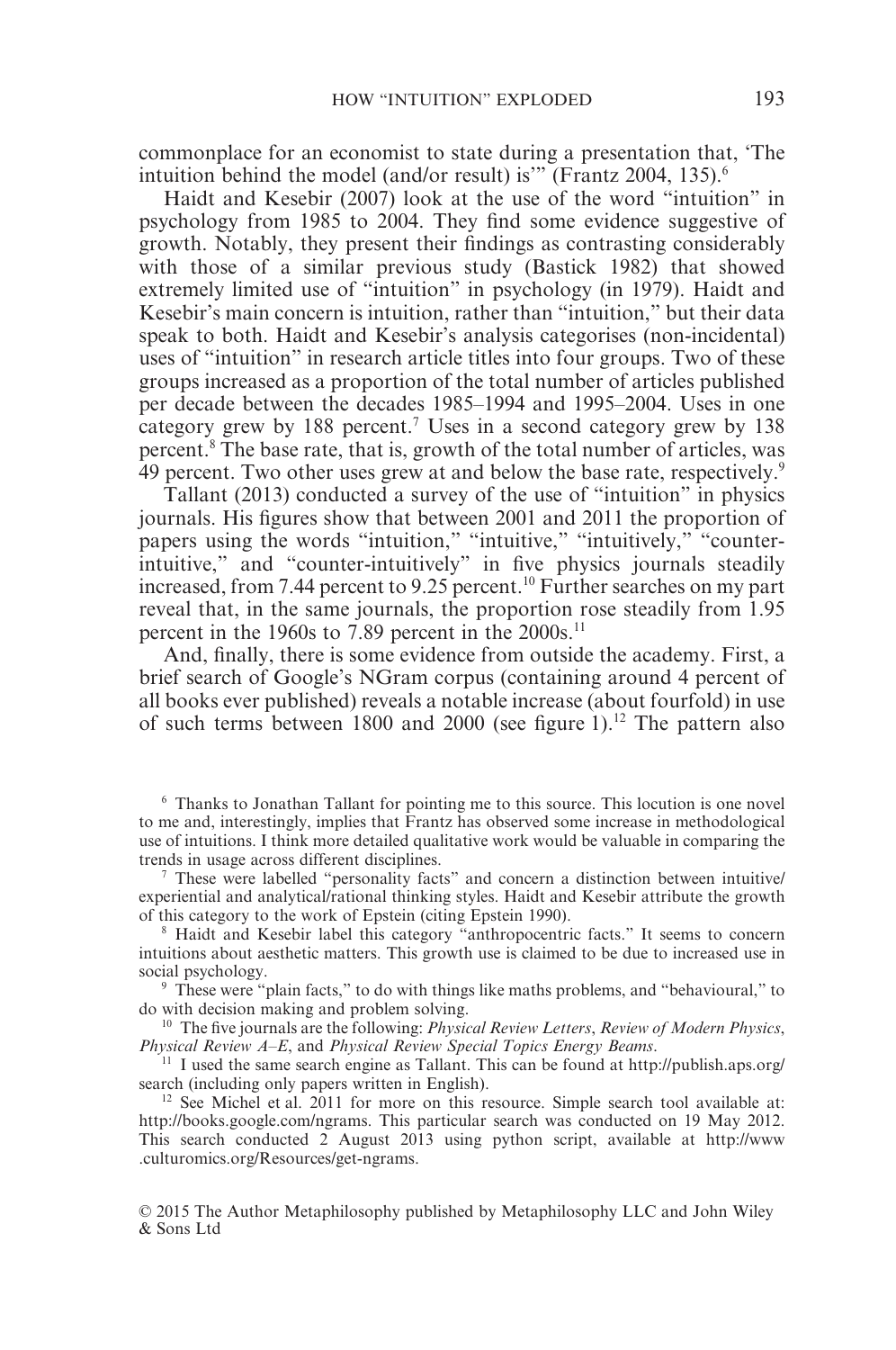

FIGURE 1. Intuition talk in Google's NGram corpus.

remains if we restrict ourselves to English fiction writing. I searched for "intuition" and "intuitive" in the period 1800 to 2000. In this period in fiction the frequency of "intuition" and the frequency of "intuitive" each rose from around 1.5 to 5 tokens per million words.<sup>13</sup>

Second, a brief search of the *TIME* corpus that contains all copies of *TIME* magazine from 1923 to 2006 reveals a similar pattern.<sup>14</sup> During the period 1923–1929, the frequency of "intuition," and so on, was 2.62 tokens per million words. During 2000–2006, the frequency was 8.4 per million. The general pattern between 1923 and 2006 is one of increase, although the pattern is not one of steady increase.

<sup>13</sup> These are rough figures based upon Google's NGram Viewer output graph. This particular search was conducted on 19 May 2012.

<sup>14</sup> The corpus was created by Mark Davis at Brigham Young University. The search facility is available at http://corpus.byu.edu/time/. The search for these data was conducted on 28 October 2013. The search terms were the following: "intuition," "intuitions," "intuit," "intuits," "intuitive," and "intuitively." Thanks to Millar (2009) for drawing my attention to this resource.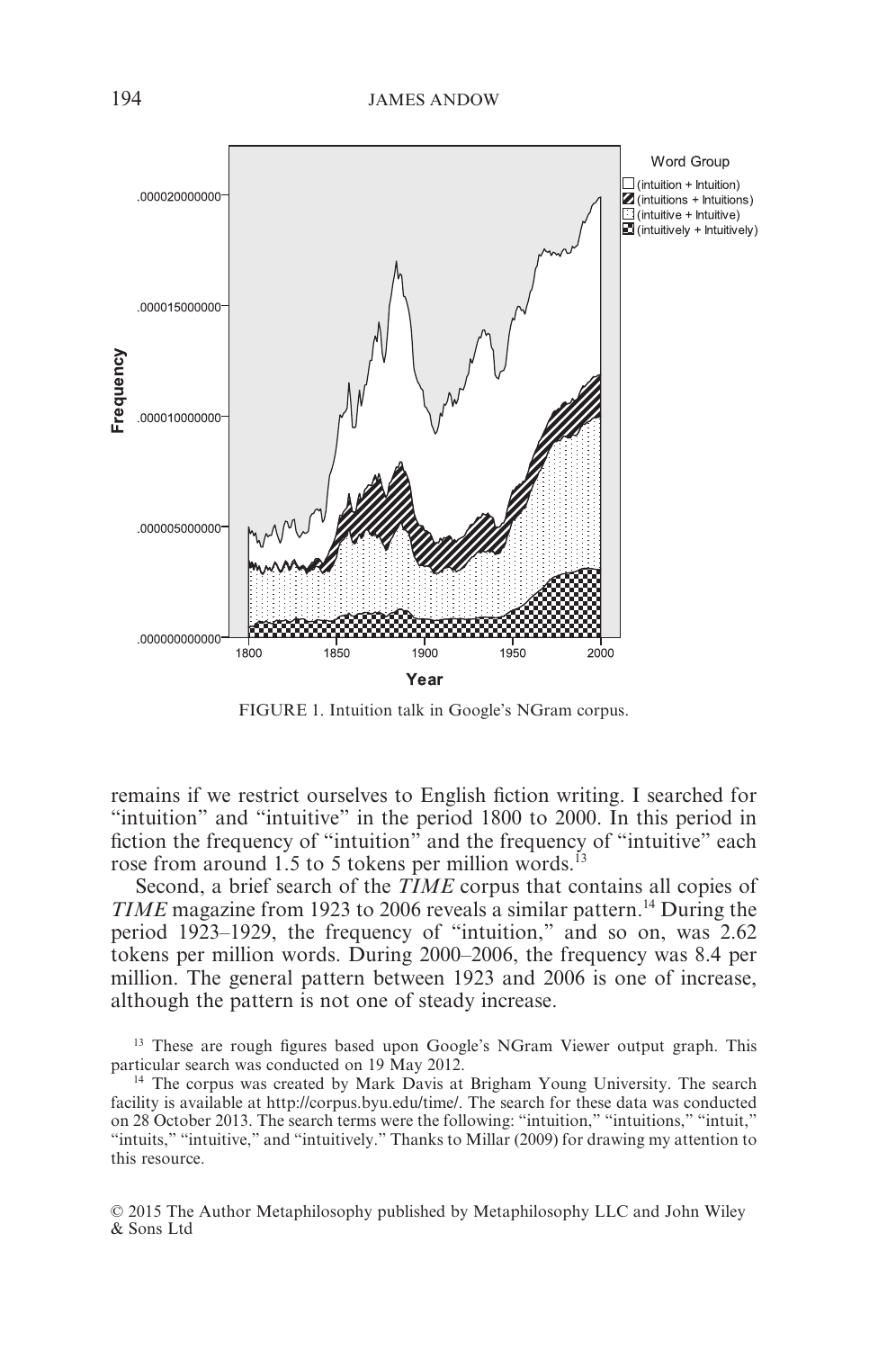The pattern *suggested* by these various observations is not that the rise in intuition talk in philosophy is an isolated phenomenon. Rather, the pattern *suggested* is that intuition talk is on the rise rather more generally—perhaps even across the board. And if this is so, the canvassed suggestions (in section 2) as to what explains the explosion in philosophy seem likely to explain at most part of the phenomenon. In any case, the evidence just surveyed serves to demonstrate that our understanding of the nature of the explosion in intuition talk in philosophy is impoverished. It seems that if we want to understand why intuition talk exploded in philosophy, we need to find out more about how the explosion in philosophy relates to any more general explosion. In the rest of the article, I present evidence that strongly suggests that the growth of intuition talk in philosophy is part of more general phenomenon. This suggests that the most important explanatory factors—which explain the explosion in philosophy—are likely to be factors that are not specific to philosophy.

## **4. Study**

A first step is to confirm whether intuition talk has indeed exploded in philosophy and elsewhere; so we need data.

There is an unfortunate lack of resources to turn to in order to gain such data. Corpora that allow for diachronic study of word frequencies in English, more generally, over the twentieth century are scarce and very small compared with corpora used for other purposes.<sup>15</sup> This a problem for diachronic studies looking at English usage in general, let alone for studies that require looking particularly at academic writing and comparing different disciplines.16 Consequently, the method used in the present study has had to be a little less direct, and inventive.

### *4.1. Method*

I searched for the terms "intuit," "intuition," "intuitive," "intuitions," "counter-intuitive," "intuitively," and "counter-intuitively" in all journal research articles published in English available through the JSTOR database.17 Using JSTOR, it is possible to ascertain both the number of articles

<sup>15</sup> See Millar 2009 for an extended discussion of the lack of appropriate resources. Millar recommends the use of the *TIME* corpus for diachronic studies. However, this is of no use for my purposes here.

<sup>16</sup> See Groom 2005 for a study which uses corpora that allow for the comparison of two disciplines—History and Literary Criticism—but not diachronic study.

 $7$  This can be found at http://dfr.jstor.org. JSTOR coverage for the decade 2000–2009 is not complete for all journals. However, since (i) we are working with proportions, and (ii) no large changes in trends are observed relating to this decade, I think that it is safe to use the data from this decade. The physical sciences are not well represented in JSTOR, so their absence here ought not to be taken to indicate a lack of growth in the use of "intuition" in the physical sciences.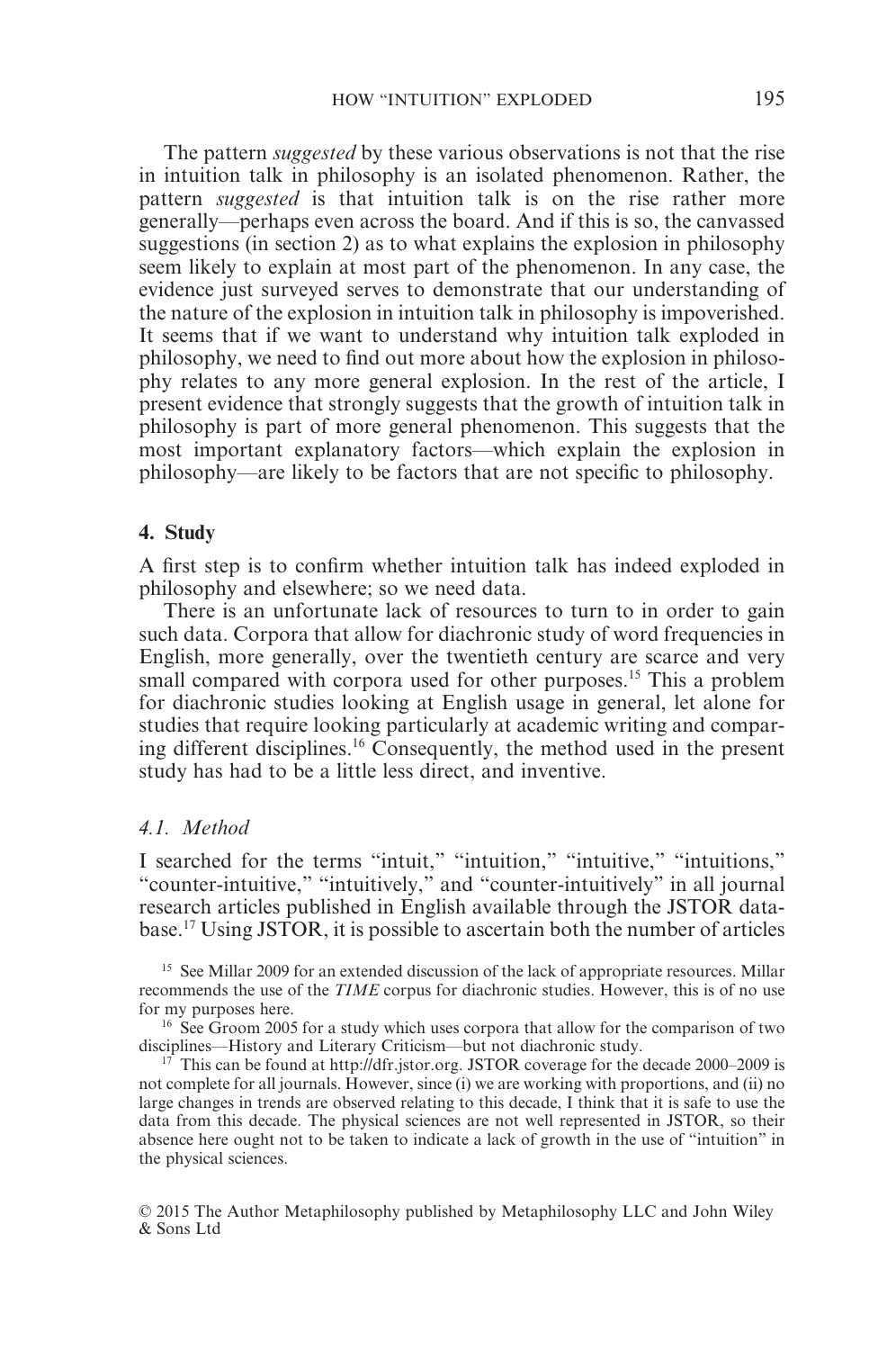published in each discipline in each decade and the number of articles mentioning one of the search terms, and thus to calculate the proportion of articles published during each decade by disciplines that mention the search terms.

There are limitations to the data which are worth noting to avoid confusion. For instance, the search facility used doesn't give us manageable data concerning actual word frequencies, and it doesn't allow us to easily distinguish between different ways of using the same words. Qualitative research looking at rather smaller samples of text would be necessary to make such distinctions. We should also bear in mind that JSTOR is not a *perfect* resource, in that not every journal is indexed. Nonetheless, it does provide a fairly general coverage of academic publishing and a search facility that gives useful information—a feature not shared by any obvious alternatives. Other multidisciplinary indexing or search services that I considered (for example, Pubget, Google Scholar, and Springer) do not enable easy access to information that would allow one to track both the number of articles indulging in intuition talk and the total number of articles published by discipline in a given time period.

The headline finding is that I found that an increase in the proportion of articles using at least one of these terms was apparent across the broad swathe of academia indexed by JSTOR. Now for some more details.

### *4.2. Basic Results*

The figures showing the rise in proportions are shown in table 1. The figures for philosophy largely confirm the commonly assumed picture: that intuition talk in philosophy has been on the rise in recent decades. The increase certainly seems to have been greatest from the 1950s onwards. Indeed, we might tentatively observe that prior to this there seems to have been a period of relatively little change in the proportion of philosophy articles engaging in intuition talk.

The explosion, however, is far from confined to philosophy. Philosophy articles are generally more likely to indulge in intuition talk—no other discipline really comes close until the 1980s—but the general pattern of increased rates of indulgence in intuition talk exists to some degree across most disciplines indexed. This can be clearly demonstrated since, even if we take data relating to philosophy articles out of the analysis, there is a significant effect of decade on the proportion of articles in a discipline mentioning the search terms per decade.18 Indeed, every decade since the 1940s saw a highly significant increase in the proportion of articles in a discipline mentioning the search terms compared with the previous

<sup>18</sup> Using a repeated measures ANOVA with a Greenhouse-Geisser corrections,  $F(1.53,59.46) = 115.03$ , p < .0005.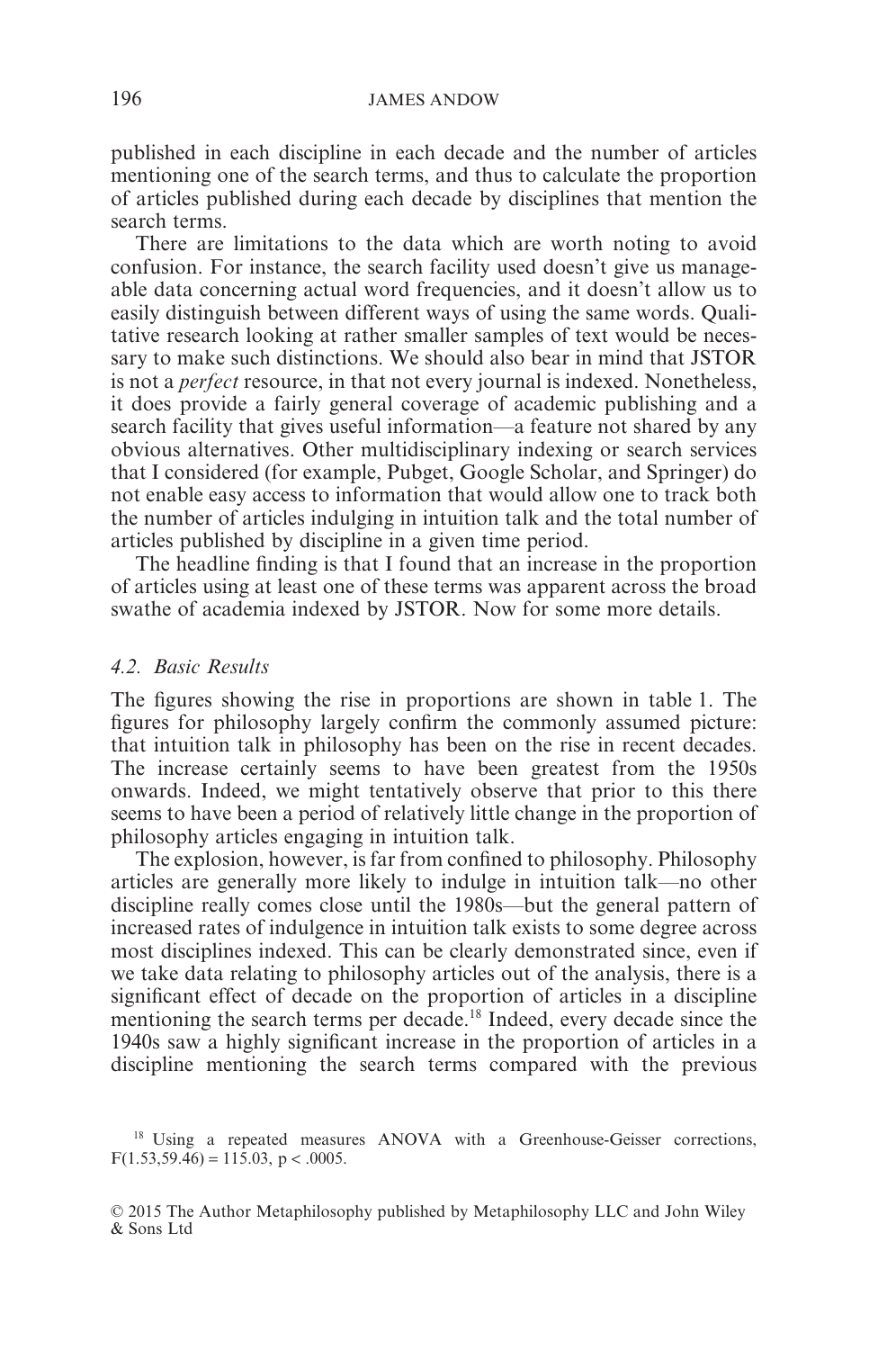TABLE 1. Indulgence in intuition talk by decade and discipline

Table Information: The first row gives the decade-by-decade proportions (in percentages) for all disciplines, including those not exhibited. The rest of the disciplines are ranked in decreasing order by the proportion of articles mentioning the terms for the 2000s. Dashes indicate that no articles are indexed for a given discipline and decade. The searches for the data in this data set were conducted on 4 September 2012.

| Discipline                               | 1900s                 | 10s               | 20s      | 30s          | 40s          | 50s           | 60s         | 70s         | 80s         | 90s          | 2000s        |
|------------------------------------------|-----------------------|-------------------|----------|--------------|--------------|---------------|-------------|-------------|-------------|--------------|--------------|
| All disciplines                          | 2.6                   | 3.6               | 4.2      | 5.2          | 6.2          | 8.3           | 10.5        | 13.1        | 14.6        | 16.3         | 18.3         |
| Philosophy                               | 21.7                  | 29.6              | 34.5     | 33.5         | 4.2          | 32.7          | 34.9        | 44.1        | 47.5        | 50.5         | 53.6         |
| Finance                                  | 7.2                   | 5                 | 7        | 6            | 12.4         | 10.1          | 16          | 18.7        | 25.8        | 36.7         | 47           |
| Marketing & Advertising                  |                       |                   |          | 11.1         | 11.4         | 14.6          | 17.3        | 25.6        | 31.8        | 36.8         | 39.9         |
| <b>Business</b>                          | 7.1                   | 6.4               | 6.2      | 6.5          | 10.1         | 13.4          | 16.3        | 20.1        | 25.7        | 32           | 39.3         |
| Linguistics                              | 3.9                   | 5.1               | 4.3      | 5.1          | 5.9          | 5.7           | 15.2        | 22.8        | 24.6        | 32.4         | 39.2         |
| Economics                                | 6.7                   | 6                 | 6.1      | 7.1          | 9.9          | 13.2          | 14          | 16.5        | 21.6        | 27           | 34.5         |
| <b>British Studies</b>                   | 8.1                   | 6.4               | 8.9      | 12           | 13.3         | 22.9          | 19.5        | 24.8        | 27.8        | 30.1         | 33.5         |
| <b>Slavic Studies</b>                    |                       |                   | 18.8     | 17           | 19.2         | 20.7          | 19.4        | 24.5        | 23.7        | 27.6         | 33.2         |
| Management & Org. Behav.                 |                       |                   |          |              | 8            | 18.1          | 21.1        | 19.8        | 23          | 29.2         | 32.9         |
| Hist. of Science & Technology            | 8.8                   | 10.9              | 15.9     | 13           | 12.7         | 17.2          | 21.7        | 30.4        | 31.1        | 33.4         | 32.5         |
| <b>Transportation Studies</b>            |                       |                   |          |              |              |               | 13.4        | 18.4        | 21.7        | 26.6         | 32.2         |
| Law                                      | $\overline{c}$        | 2.9               | 3.7      | 6.8          | 7.8          | 9.5           | 14.7        | 19.1        | 24.8        | 27.2         | 30.8         |
| Religion                                 | 5                     | 8.3               | 7.2      | 9.4          | 10.5         | 13.5          | 16.3        | 21.7        | 24          | 25.3         | 28.3         |
| Sociology                                | 8                     | 6.9               | 7.3      | 8.8          | 9.5          | 11.7          | 14.7        | 20.2        | 21.5        | 25.2         | 27.9         |
| Latin American Studies                   |                       | 7.8               | 5        | 7.2          | 8.5          | 11            | 15          | 20.5        | 21.7        | 24.6         | 27.9         |
| <b>Political Science</b>                 | 5                     | 5.8               | 7.8      | 12.6         | 13.2         | 16.2          | 17.4        | 18.7        | 20.8        | 22           | 27           |
| <b>Statistics</b>                        | 3.3                   | 2.5               | 3.6      | 5.1          | 8.6          | 13.2          | 14.5        | 15.5        | 17.2        | 22           | 26.6         |
| African Studies                          | 3.4                   | 4.7               | 4.7      | 7.1          | 5.5          | 6.1           | 9.9         | 15.9        | 19          | 22.5         | 26.2         |
| Public Policy & Admin.                   |                       | 2.9               | 2.7      | 4.3          | 6.4          | 10            | 13.7        | 19.3        | 22.1        | 24.2         | 25.9         |
| History                                  | 3.8                   | 4.8               | 5.9      | 7.5          | 9.3          | 12.3          | 16.1        | 20          | 21          | 24.2         | 25.7         |
| Development Studies                      |                       |                   |          |              |              | $\frac{1}{2}$ | 12.4        | 8.6         | 18.4        | 21.7         | 25.3         |
| American Studies                         | 3.6                   | 4.6               | 5.8      | 7.2          | 7.5          | 11.2          | 14.3        | 16.4        | 17.5        | 22           | 24.4         |
| Anthropology                             | 2.7                   | 2.9               | 2.9      | 4.6          | 4.9          | 7.2           | 10.9        | 15.8        | 17.3        | 22.1         | 24           |
| Music                                    | 4.9                   | 6.5               | 7.8      | 6.2          | 6.1          | 7.5           | 7.5         | 10          | 13.2        | 18.2         | 23.8         |
| Folklore                                 | 2.5                   | 2.1               | 2.7      | 4.4          | 2.8          | 6             | 6.8         | 11.6        | 16.3        | 17.5         | 23.2         |
| Jewish Studies                           | 6.7                   | 7.1               | 5.5      | 9.1          | 13.3         | 12.4          | 12.7        | 16.3        | 20.8        | 24.3         | 22.8         |
| Psychology                               | 16.3                  | 13.1              | 7.9      | 9.8          | 12.1         | 10.8          | 13.4        | 12.3        | 16.8        | 20.4         | 22.5         |
| Film Studies                             |                       |                   |          |              | 5            | 9.1           | 14.6        | 21.7        | 23.8        | 24.6         | 22.2         |
| Asian Studies                            | 3.7                   | 3.5               | 3.8      | 6.8          | 7.3          | 14.1          | 14.3        | 14.8        | 16.4        | 19.3         | 22           |
| Middle East Studies                      | 2.1                   | 3.7               | 4        | 5            | 5.4          | 7.7           | 11.4        | 15.2        | 14.9        | 18.2         | 21.6         |
| Architecture & Architec. Hist.           | $\boldsymbol{0}$<br>2 | $\mathbf{0}$<br>3 | 8.7      | 8.3          | 6.1          | 10            | 10          | 10.1        | 15.3        | 18.4         | 20.4         |
| Art & Art History                        | ÷,                    | 9.1               | 5.8<br>0 | 3.8<br>2.7   | 7.3<br>3.5   | 10.2<br>3.8   | 10.8<br>8.2 | 12.1<br>9.2 | 13.9<br>9.9 | 16.6<br>14.9 | 19.5<br>19.5 |
| American Indian Studies                  |                       |                   |          |              | $\mathbf{0}$ | 11.1          | 15.2        | 16.7        | 12.5        | 16.7         | 19.4         |
| Performing Arts<br>Language & Literature | 5.5                   | 5.5               | 4.6      | 6            | 7.6          | 8.9           | 12.2        | 14.2        | 15.4        | 16.2         | 18           |
| Education                                | 4.5                   | 4.1               | 3.5      | 4            | 4.3          | 5.7           | 9.4         | 11.9        | 13.2        | 15.5         | 17.7         |
| Feminist & Women's Studies               |                       |                   |          |              |              |               |             | 6.6         | 8.8         | 12.6         | 17           |
| Bibliography                             |                       |                   | 2.6      | 8.9          | 9            | 9.1           | 9.9         | 11.9        | 14          | 17.2         | 16.8         |
| Geography                                | 1.8                   | 2.6               | 2.4      | 2.5          | 2.9          | 5.3           | 7.3         | 11          | 11          | 12.7         | 16.6         |
| <b>Classical Studies</b>                 | 3.3                   | 3.7               | 3.8      | 4.7          | 6.1          | 7.6           | 9.4         | 10.4        | 11.7        | 15.4         | 16.6         |
| Population Studies                       |                       |                   |          | $\mathbf{0}$ | 7.2          | 9.3           | 8.1         | 9.2         | 11.8        | 14.1         | 16.3         |
| Mathematics                              | 2.2                   | 3.5               | 5        | 6.5          | 7.4          | 8.7           | 8.6         | 9.3         | 10.8        | 12.7         | 15.5         |
| African American Studies                 |                       | $\Omega$          | 5.1      | 6.7          | 8.6          | 8.7           | 8.9         | 12.6        | 12.5        | 12.4         | 13.1         |
| Archaeology                              | 2.4                   | 3                 | 3.1      | 3.9          | 4.1          | 4.8           | 5.7         | 8           | 8.5         | 9.9          | 11.6         |
| Ecology & Evolutionary Biol.             | 1.1                   | 1.5               | 1.4      | 2.1          | 1.9          | 3.2           | 5           | 8.1         | 8.5         | 9.7          | 11.2         |
| Irish Studies                            | 2.1                   | 3.9               | 4.2      | 6.2          | 5.9          | 8             | 8.5         | 9.7         | 10.9        | 9            | 10.8         |
| <b>Health Policy</b>                     | $\mathbf{0}$          | 0.5               | 0.3      | 0.7          | 0.9          | 2.7           | 6.2         | 8.6         | 10          | 8.6          | 9            |
| Aquatic Science                          |                       | 1.9               | 2.8      | 2.8          | 2.9          | 4.2           | 5.6         | 7           | 8           | 8.4          | 8.6          |
| <b>Biological Science</b>                | 1.2                   | 1.8               | 2        | 2.6          | 2.7          | 4.4           | 6.7         | 7.9         | 7.8         | 7.6          | 8            |
| General Science                          | 2.1                   | 2.8               | 2.7      | 3.6          | 4.2          | 7             | 8.7         | 9           | 7.7         | 7            | 7.6          |
| Library Science                          | 5.4                   | 5                 | 5        | 3.6          | 2.5          | 4.3           | 5.8         | 6           | 6.9         | 7.3          | 7.4          |
| Developmental & Cell Biology             |                       |                   |          |              |              | 2.5           | 9.3         | 16.9        | 19.5        | 14.2         | 6.7          |
| Astronomy                                | 1.2                   | 0.8               | 0.6      | $\mathbf{1}$ | 0.7          | 0.6           | 1.4         | 3.9         | 5.6         | 7.6          | 6.4          |
| Zoology                                  | 0.6                   | 0.9               | 0.8      | 0.8          | 0.8          | 1.3           | 2.1         | 3.6         | 5.5         | 6.1          | 6.1          |
| Paleontology                             | 1.6                   | 0.6               | 1        | 1.9          | 1.8          | 3.7<br>1.8    | 4<br>1.9    | 4.5<br>2.8  | 5.4<br>4.1  | 6.2<br>5.1   | 5.9<br>5.9   |
| Health Science                           | 1.6<br>0.5            | 1.9<br>0.7        | 1.6<br>1 | 1.4<br>1.4   | 1.6<br>1.7   | 3             | 6           | 6.5         | 5.5         | 5            | 5.2          |
| Botany & Plant Science                   |                       |                   |          |              |              |               |             |             |             |              |              |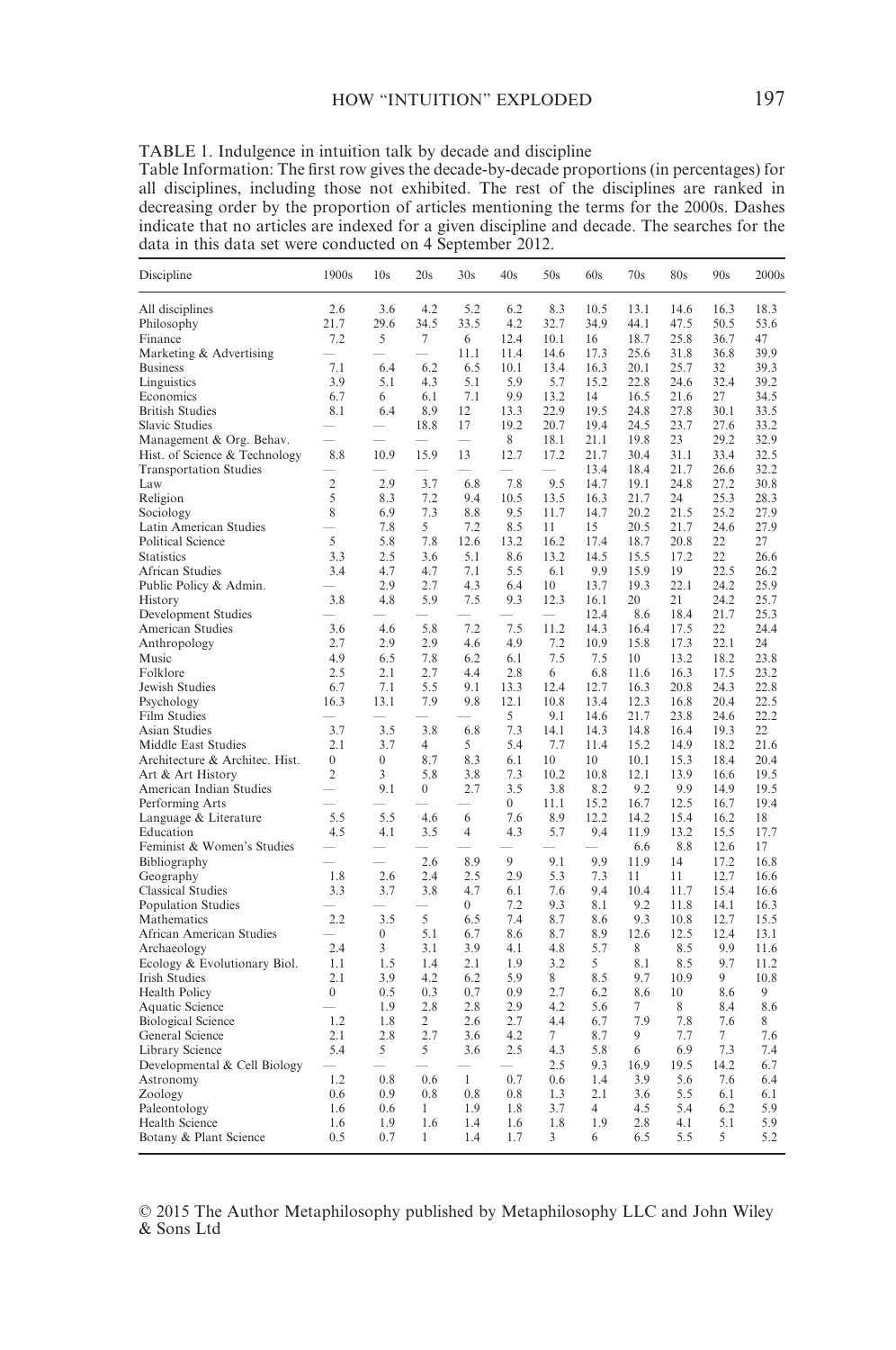decade.19 This suggests clearly that the explosion in use of "intuition" and related words is not confined to philosophy.

## *4.3. Comparing Philosophy and Non-philosophy*

Having confirmed that there has been a very general increase in the rate of indulgence in intuition talk, we can now ask whether the explosion in intuition talk in philosophy has nonetheless been greater than in other disciplines.

We can use binary logistic regression analysis to see if we can predict whether an article mentions one of the search terms using the variables (i) decade, (ii) whether an article was published in philosophy or elsewhere, and (iii) the interaction of (i) and (ii).<sup>20</sup> If the interaction term were significant, this could be a good sign that the rate of growth in philosophy was different from that in other disciplines. Table 2 shows the various regression coefficients and Wald statistics. All are highly significant (at .01 levels).

Although the interaction is significant, we should note that the regression coefficient is small and, anyway, negative. This means that the model predicts that the extent to which the proportion of philosophy papers engaging in intuition talk exceeds the proportion of other papers that engage in such talk falls over time. To get a better idea of the nature of this interaction, we can consider some figures called odds ratios.<sup>21</sup> We can ask

| Model                | В        | Wald $\gamma^2$ | р        |  |
|----------------------|----------|-----------------|----------|--|
| Philosophy           | 2.233    | 9347.372        | < 0.0005 |  |
| Decade by philosophy | $-.062$  | 450.758         | < 0.0005 |  |
| Decade               | .165     | 12817.243       | < 0.0005 |  |
| Constant             | $-2.324$ | 40517.458       | < 0.0005 |  |

TABLE 2. Model 1

<sup>19</sup> Details from post hoc tests using Bonferroni correction (asterisks indicate highly significant increase on previous decade):  $1900s$ , m =  $3.85$ , SD =  $.49$ ;  $1910s$ , m =  $4.12$ , SD =  $.44$  $(p = 1)$ ; 1920s, m = 4.65, SD = .47 (p = 1); 1930s, m = 5.63, SD = .50 (p = .009)\*; 1940s, m = 6.46, SD = .61 (p = .16); 1950s, m = 8.58, SD = .76 (p < .0005)\*; 1960s, m = 10.68, SD = .78  $(p < .0005)*$ ; 1970s, m = 13.35, SD = .99 (p < .0005)\*; 1980s, m = 15.40, SD = 1.13 (p < .0005)\*; 1990s, m = 17.97, SD = 1.39 (p < .0005)\*; 2000s, m = 20.55, SD = 1.67 (p < .0005)\*.

<sup>20</sup> Decade was coded 0 to 10. Place of publication was coded philosophy  $.5$ , nonphilosophy −.5. A test of this model compared with a model containing only a constant (the intercept) was statistically significant,  $\chi^2(3, 5280019) = 178227.617$ , p < 0.0005. The model correctly classified 2.9 percent of those papers that mentioned the search terms and 99.6 percent of those that did not.

 $21$  Because the interaction term is in the model we cannot read odds ratios straightforwardly from the regression coefficients.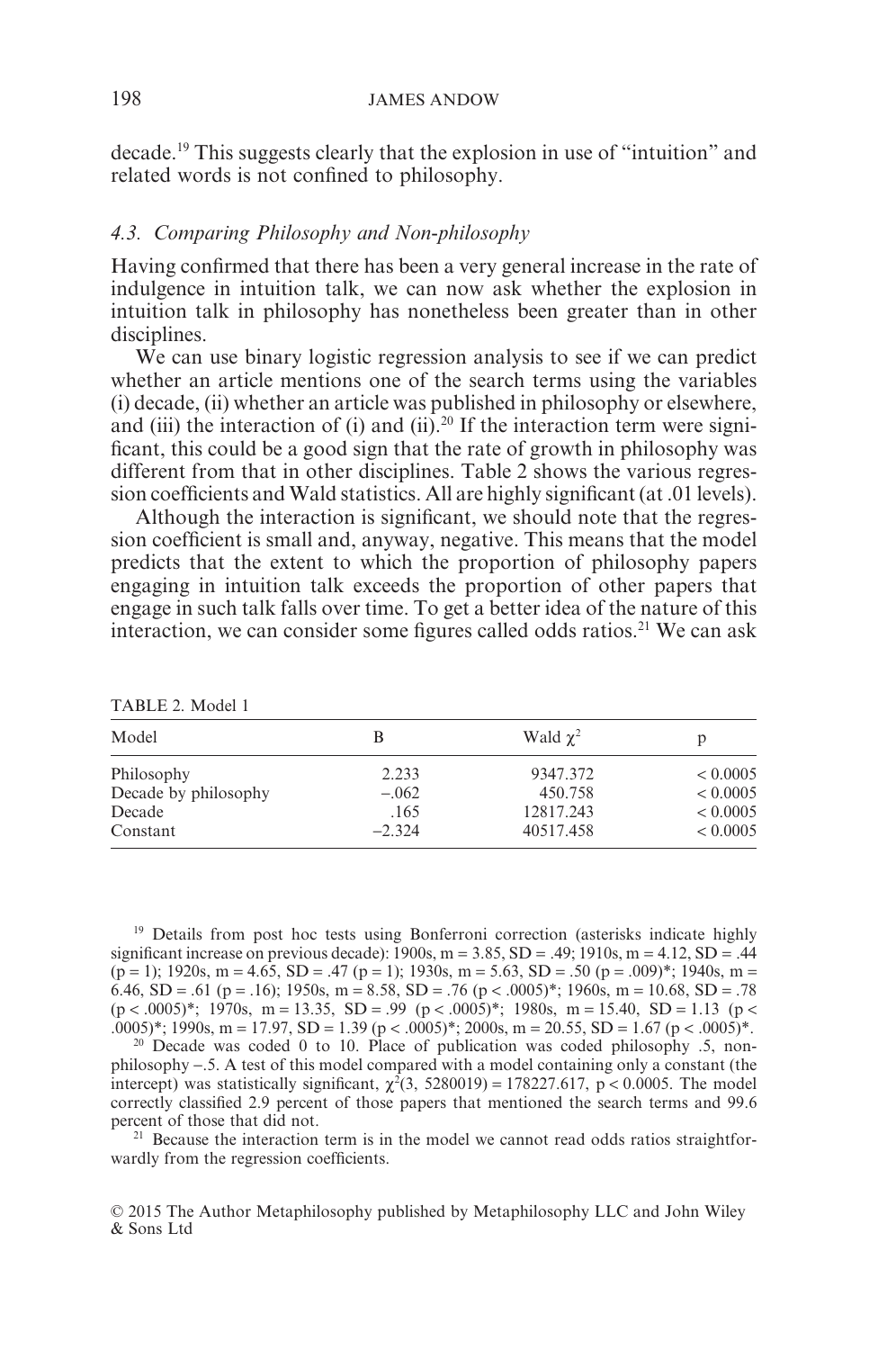what the model predicts about the odds that a philosophy paper engages in intuition talk for each decade surveyed.<sup>22</sup> We can also ask what the model predicts about the odds that any other paper does the same. And we can then compare these odds by asking in what ratio they stand to each other—I call this the expected odds ratio.

The expected odds ratios are displayed in table 3. The expected odds ratios steadily *decrease* over time, that is, they show the extent to which (i) the odds that a philosophy paper engages in intuition talk exceed (ii) the odds that a non-philosophy paper will do the same, steadily decreasing over the surveyed period.

We can also calculate what we might call the observed odds ratios directly from the data. This reveals a similar story (see table 4): there is a general downward trend. The observed odds ratios do suggest, however, that if we want to properly understand the interaction it may be worth treating the periods 1900–1950 and 1950–2009 separately. The reason for this is that since the 1950s the odds that a paper published in philosophy engages in intuition talk have been (roughly) a steady five times the odds that a paper outside philosophy would do the same. This suggests that we should perhaps be treating the two periods (before and after 1950) as exhibiting different trends. That the trends are different for the first and second halves of the twentieth century is also suggested by the finding that only since the 1940s have non-philosophical disciplines consistently seen a highly significant decade-on-decade rise in the proportion of articles mentioning the search terms (see table 1).

|        |            | 95% confidence intervals |       |  |  |
|--------|------------|--------------------------|-------|--|--|
| Decade | Odds ratio | Upper                    | Lower |  |  |
| 1900   | 9.33       | 9.45                     | 9.21  |  |  |
| 1910   | 8.77       | 8.87                     | 8.67  |  |  |
| 1920   | 8.24       | 8.33                     | 8.15  |  |  |
| 1930   | 7.74       | 7.82                     | 7.66  |  |  |
| 1940   | 7.28       | 7.35                     | 7.21  |  |  |
| 1950   | 6.84       | 6.90                     | 6.79  |  |  |
| 1960   | 6.43       | 6.48                     | 6.38  |  |  |
| 1970   | 6.04       | 6.08                     | 6.01  |  |  |
| 1980   | 5.68       | 5.71                     | 5.65  |  |  |
| 1990   | 5.34       | 5.37                     | 5.31  |  |  |
| 2000   | 5.02       | 5.05                     | 4.99  |  |  |

TABLE 3. Expected odds ratios

<sup>22</sup> The model:  $\hat{Y} = -2.324 + 2.233 * Phil - .062 * Phil * Decade + .165 * Decade$ .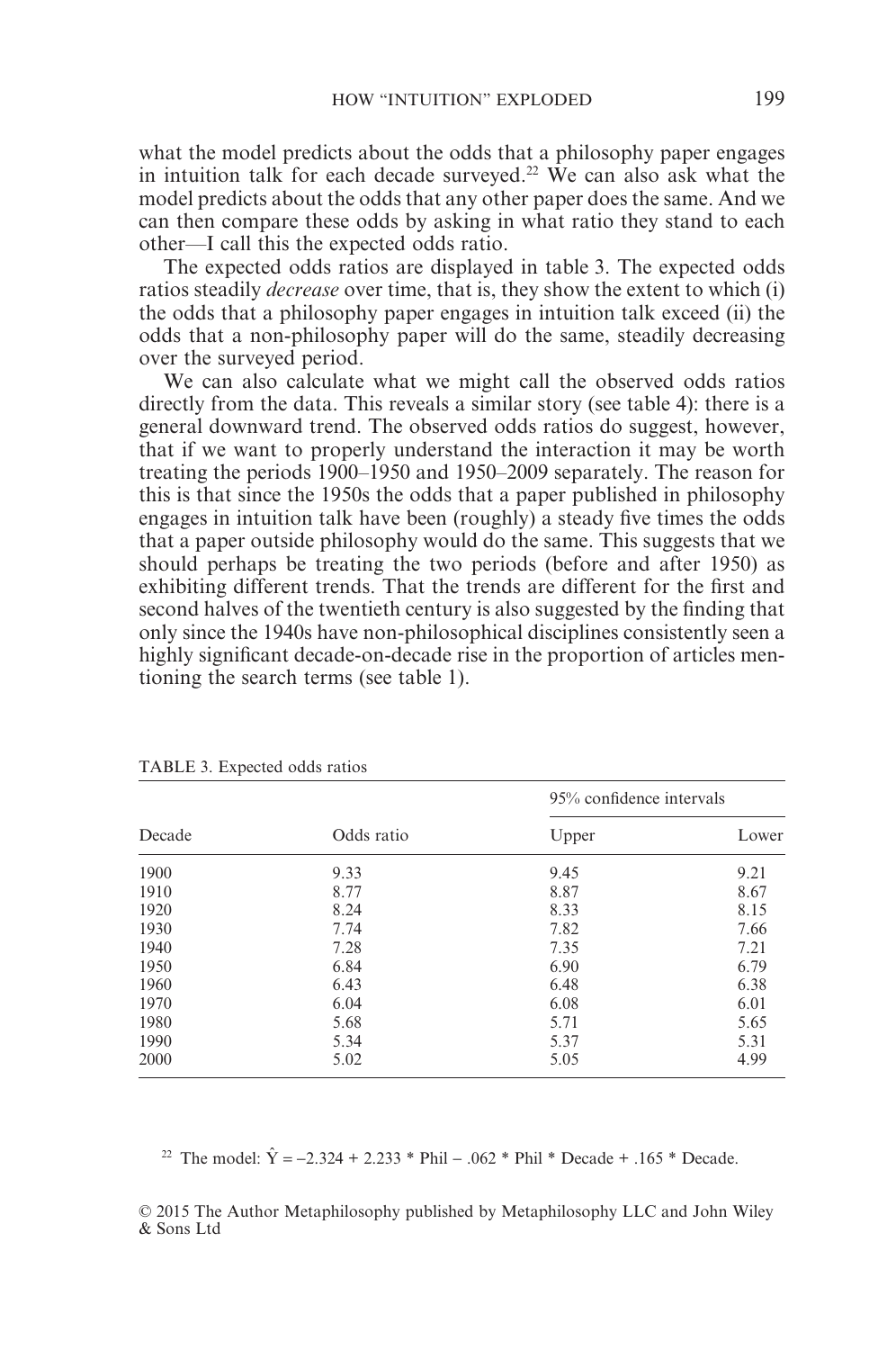| Decade |            | 95% Confidence intervals |       |  |  |
|--------|------------|--------------------------|-------|--|--|
|        | Odds ratio | Upper                    | Lower |  |  |
| 1900   | 11.39      | 12.83                    | 10.11 |  |  |
| 1910   | 12.34      | 13.62                    | 11.18 |  |  |
| 1920   | 13.10      | 14.38                    | 11.94 |  |  |
| 1930   | 9.93       | 10.76                    | 9.17  |  |  |
| 1940   | 8.45       | 9.10                     | 7.85  |  |  |
| 1950   | 5.70       | 6.03                     | 5.39  |  |  |
| 1960   | 4.75       | 4.99                     | 4.53  |  |  |
| 1970   | 5.50       | 5.70                     | 5.30  |  |  |
| 1980   | 5.56       | 5.74                     | 5.38  |  |  |
| 1990   | 5.49       | 5.66                     | 5.32  |  |  |
| 2000   | 5.43       | 5.58                     | 5.28  |  |  |

TABLE 4. Observed odds ratios

TABLE 5. Model 2

| Model                | Wald     | $\chi^2$  | р        |  |
|----------------------|----------|-----------|----------|--|
| Philosophy           | 1.606    | 1613.772  | < 0.0005 |  |
| Decade by philosophy | .010     | 4.595     | .032     |  |
| Decade               | .166     | 4798.034  | < 0.0005 |  |
| Constant             | $-2.327$ | 13551.247 | < 0.0005 |  |

Pursuing this thought, looking just at the period after 1950, we find binary logistic regression giving the model in table 5.<sup>23</sup> In this model, the interaction is still less important: the interaction is significant only at the .05 level and not at the .01 level; the coefficient for the interaction is, although positive, rather smaller. This suggests the same picture: that the extent to which philosophy papers are more likely than other papers to engage in intuition talk has not undergone huge growth since the 1950s.

One way to illustrate this is to plot the data. In figure 2, we can see the proportions of articles that engage in intuition talk and the proportion of articles in all other disciplines from the 1950s to the 2000s. We can compare the line of fit for philosophy (the upper line) with a regression line for the proportions in non-philosophical disciplines (the lower line).<sup>24</sup>

<sup>23</sup> A test of this model compared with a model containing only a constant (the intercept) was statistically significant  $\chi^2(3, 4291567) = 78033.860$ , p < 0.0005. The model correctly classified 3.1 percent of those papers that mentioned the search terms and 99.5 percent of those that did not.

<sup>24</sup> Philosophy line:  $\hat{Y} = .443 * x - 831.14$ . Non-philosophy regression line: adj. r-squared  $.242, \hat{Y} = .24 * x - 459.18.$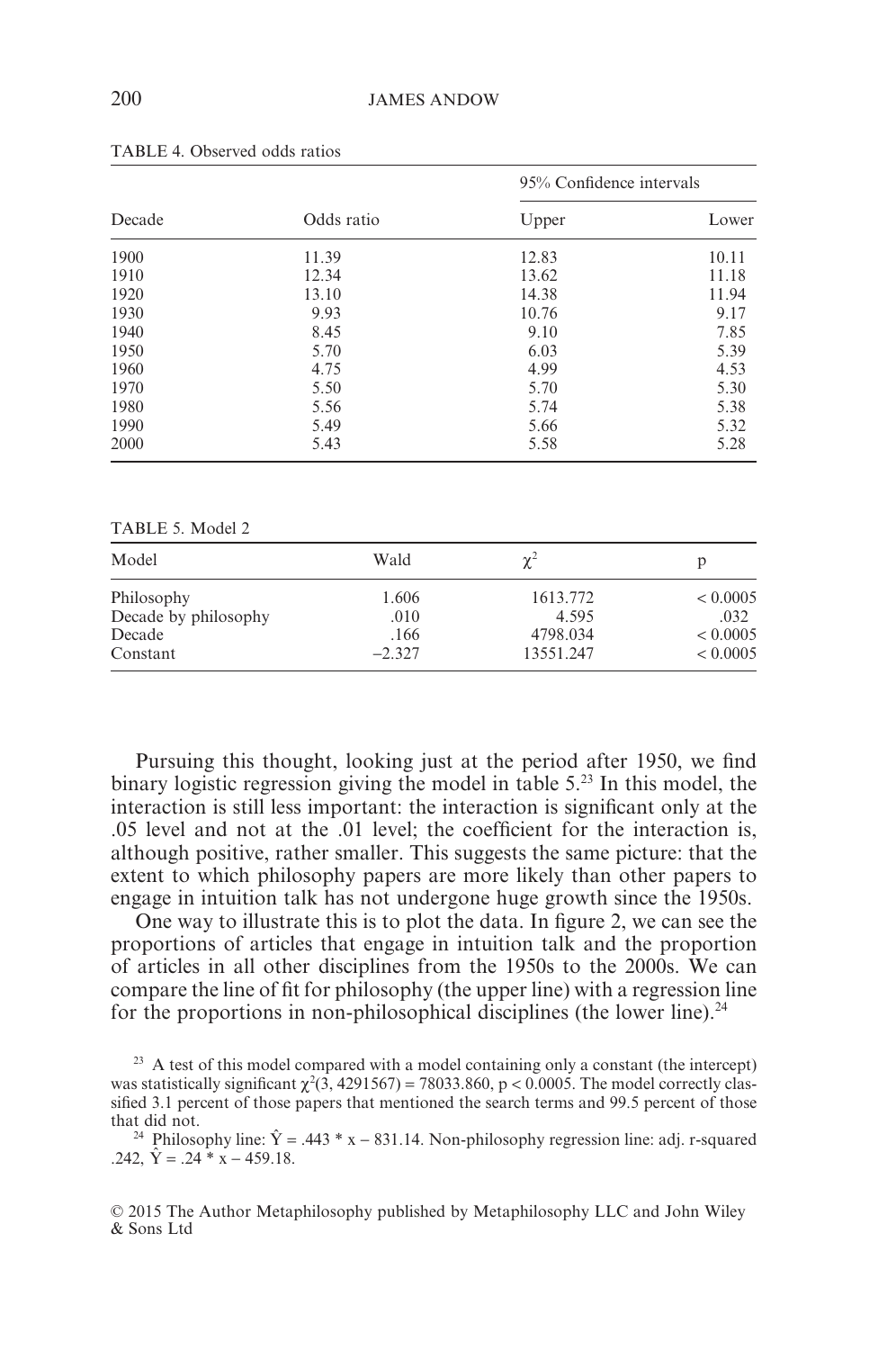

FIGURE 2. Proportion of articles mentioning "intuition," by decade.

It is clear that the rates of increase are in the same ballpark (even though the actual proportions are generally much higher in philosophy). Interestingly, although it may look as if the rate of increase in philosophy is marginally greater, we should note that fixed increases, for example, of 10 percent, on the *y*-axis do not represent the same absolute rate of growth because such an increase, of 10 percent on the *y*-axis, represents percentage change in proportion. To illustrate, the increase from approximately 40 percent to 50 percent in philosophy between the 1970s and 2000s for instance doesn't indicate as large a rate of increase as an increase over the same period from 10 percent to 20 percent—the former representing a 25 percent increase in proportion and the latter a 100 percent increase. Looking instead at the relative decade-on-decade increase in proportion gives a more accurate picture. In this second graph (figure 3), which plots increase in proportion relative to previous decade by decade, the lower line is a line of fit for the proportion of philosophy articles mentioning the

<sup>© 2015</sup> The Author Metaphilosophy published by Metaphilosophy LLC and John Wiley & Sons Ltd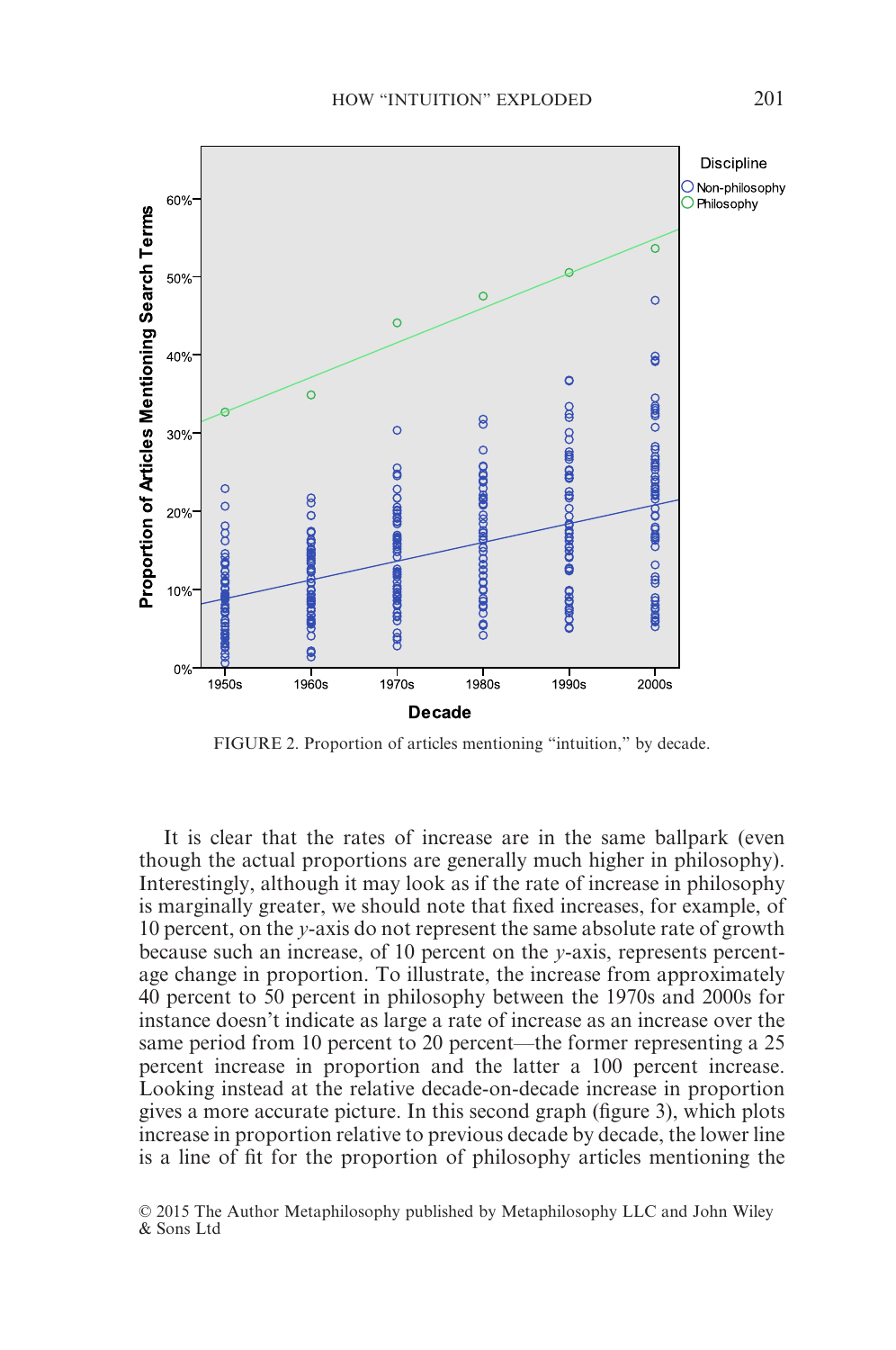

FIGURE 3. Relative decade-on-decade increase in percentage.

terms in each decade from the  $1950s$  onwards.<sup>25</sup> The upper line is a regression line for the proportion of non-philosophy articles mentioning the terms in each decade from the  $1950s$  onwards.<sup>26</sup>

The emerging picture is that the rate of increase in intuition talk in non-philosophical disciplines has been rather higher than in philosophy, but that it has been decreasing over the period whereas the rate of increase in philosophy has remained relatively constant.

### *4.4. Comparing Analytic and Other Philosophy*

One remaining hypothesis is that the explosion in analytic philosophy has nonetheless been rather larger than in non-philosophical disciplines. The numbers for philosophy from JSTOR given above lump analytic and

 $25 \hat{Y} = .096 * x - 180.694$ <sup>26</sup> Adj. r-squared .115,  $\hat{Y} = -.66 * x + 1329.483$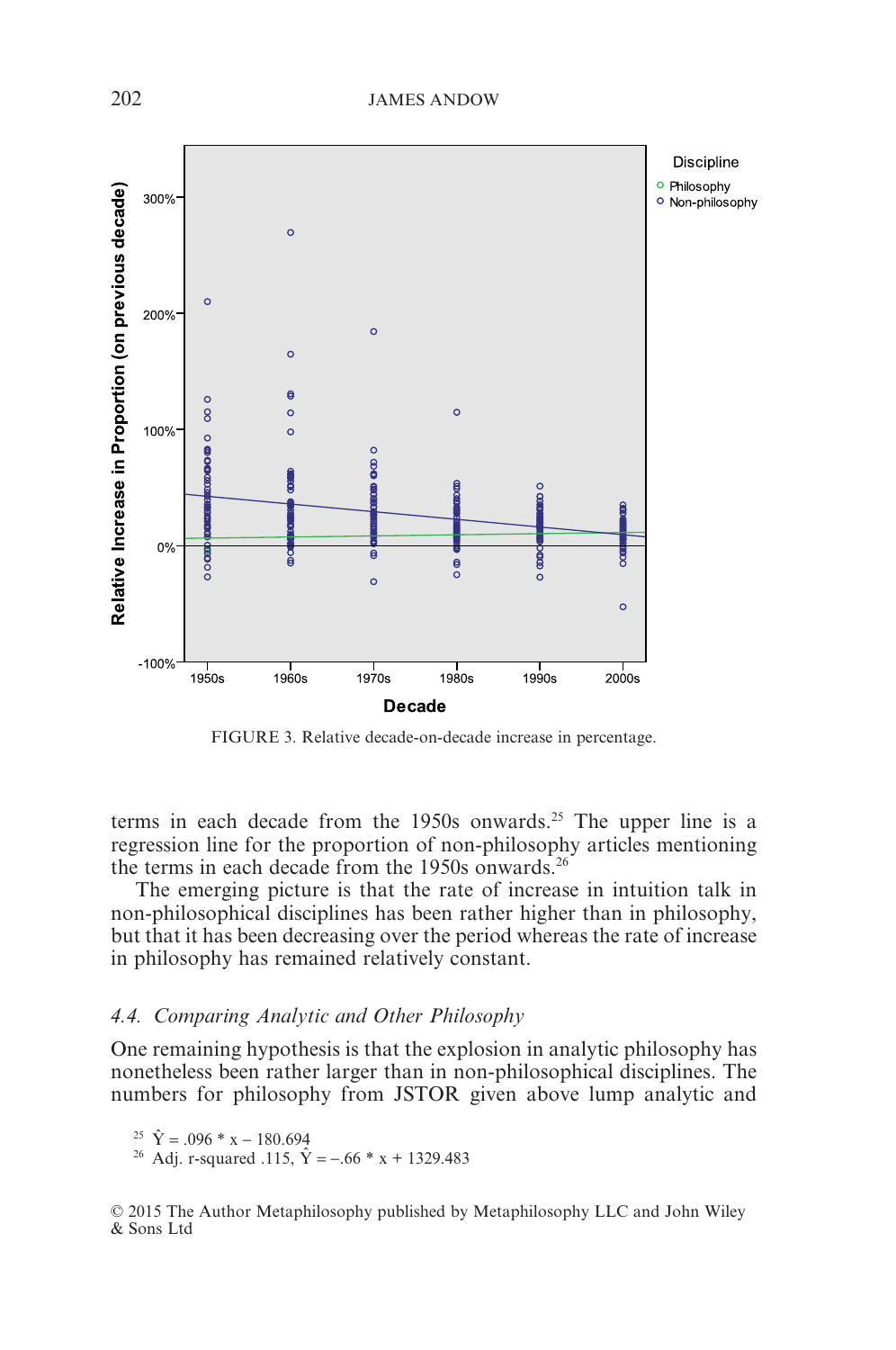continental philosophy together. One reason this failure to differentiate is relevant is that within continental articles discussion of figures such as Kant, Bergson, Husserl, and so on, seems likely to have been common right from the beginning. The word "intuition" plays a large role in discussion of the work of these figures (in ways that are somewhat removed from those common in contemporary analytic philosophy).

One way to try to probe this further is to compare the proportions of articles engaging in intuition talk within publications that we can identify as "staunchly analytic" to the proportions for articles published elsewhere. Table 6 records the proportion of articles engaging in intuition talk in *Philosophical Review* and *Mind* and compares them to the figures for the rest of philosophy.27 (*Philosophical Review* and *Mind* were ranked first and fourth in quality among general philosophy journals in recent years in an important ranking by analytic philosophers.<sup>28</sup> The second and third places were taken by *Noûs* and the *Journal of Philosophy*. I don't include the data for the *Journal of Philosophy* here, as a name change makes tracking the proportions difficult. I have left *Noûs* out because it is a fairly recent journal, having published its first issue in  $1967$ .)<sup>29</sup>

There is a clear difference in the scale of the explosion between *Philosophical Review* and *Mind* and the rest of philosophy. Figure 4 shows clearly the trend of staunchly analytic publications to have a greater rate of growth in the *proportion* of articles using "intuition" and similar terms from the 1950s onwards.

Table 7 allows us to compare *Mind* and *Philosophical Review* to all other journals (in all disciplines). We can see that the difference is quite stark. The odds that a *Mind* or *Philosophical Review* paper published in the period 2000–2009 engages in intuition talk are roughly twelve times the odds that a paper published elsewhere will do so! (And, again, we can see

| Journal(s) 1900s 10s 20s 30s 40s 50s 60s 70s 80s 90s 2000s                       |                                                                                                                |  |  |  |  |  |
|----------------------------------------------------------------------------------|----------------------------------------------------------------------------------------------------------------|--|--|--|--|--|
| Other<br>Mind<br>Phil. Rev. 29.5 43.7 40.6 44.7 42.7 31.2 33.5 53.6 63.3 73.3 86 | 17.3 25.3 34.3 32.1 33.2 33.4 35.6 44.4 47.3 50 53.3<br>32.5 37.1 30.6 31.2 34.5 25.9 27.4 36.2 49.6 66.5 67.2 |  |  |  |  |  |

TABLE 6. Proportions per decade in philosophy journals

 $27$  The searches for the data in table 6 were conducted on 4 September 2012.

<sup>28</sup> The report for 2009 can be found at http://leiterreports.typepad.com/blog/2009/03/ the-highest-quality-general-philosophy-journals-in-english.html. The report for 2012 can be found at http://leiterreports.typepad.com/blog/2012/04/the-top-20-general-philosophy -journals.html.

 $29$  Nonetheless, in that short time the proportion of articles mentioning the relevant terms in *Noûs* has risen, demonstrating a spectacular increase, from 46.7 percent (1967–1976) to 83.9 percent (2000s).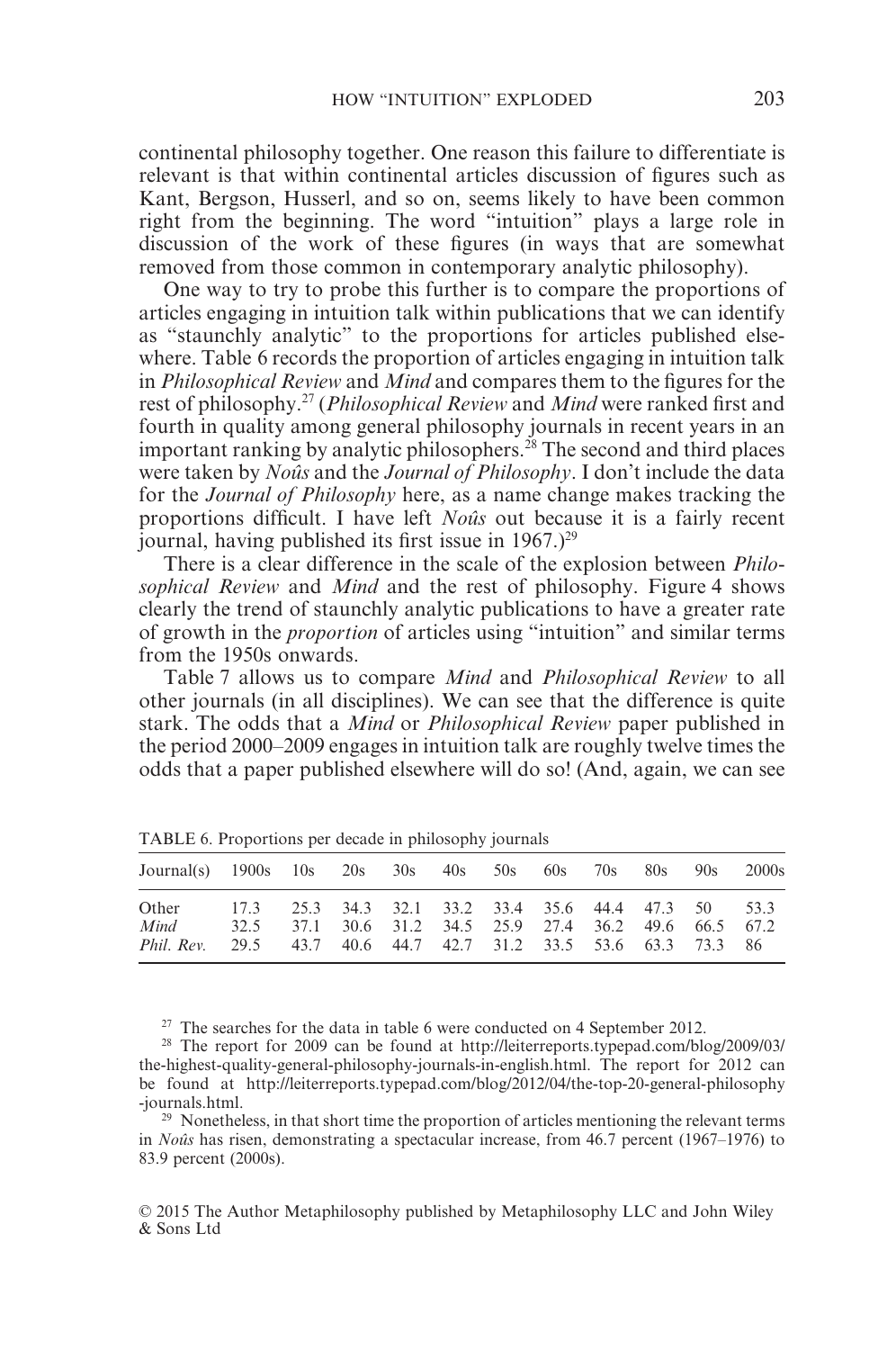

FIGURE 4. Proportion of philosophy articles mentioning search terms.

| Decade            |            | 95% confidence intervals |       |  |  |
|-------------------|------------|--------------------------|-------|--|--|
|                   | Odds ratio | Upper                    | Lower |  |  |
| 1900s             | 17.73      | 21.34                    | 14.73 |  |  |
| 1910s             | 18.42      | 21.74                    | 15.61 |  |  |
| 1920s             | 12.56      | 14.84                    | 10.63 |  |  |
| 1930s             | 11.48      | 13.42                    | 9.82  |  |  |
| 1940s             | 9.91       | 11.69                    | 8.40  |  |  |
| 1950s             | 4.33       | 5.08                     | 3.69  |  |  |
| 1960s             | 3.55       | 4.11                     | 3.06  |  |  |
| 1970s             | 4.54       | 5.22                     | 3.95  |  |  |
| 1980s             | 6.65       | 7.81                     | 5.67  |  |  |
| 1990s             | 11.11      | 13.51                    | 9.14  |  |  |
| 2000 <sub>s</sub> | 11.95      | 14.96                    | 9.55  |  |  |

TABLE 7. Odds Ratios: *Mind* and *Phil. Review* vs. everywhere else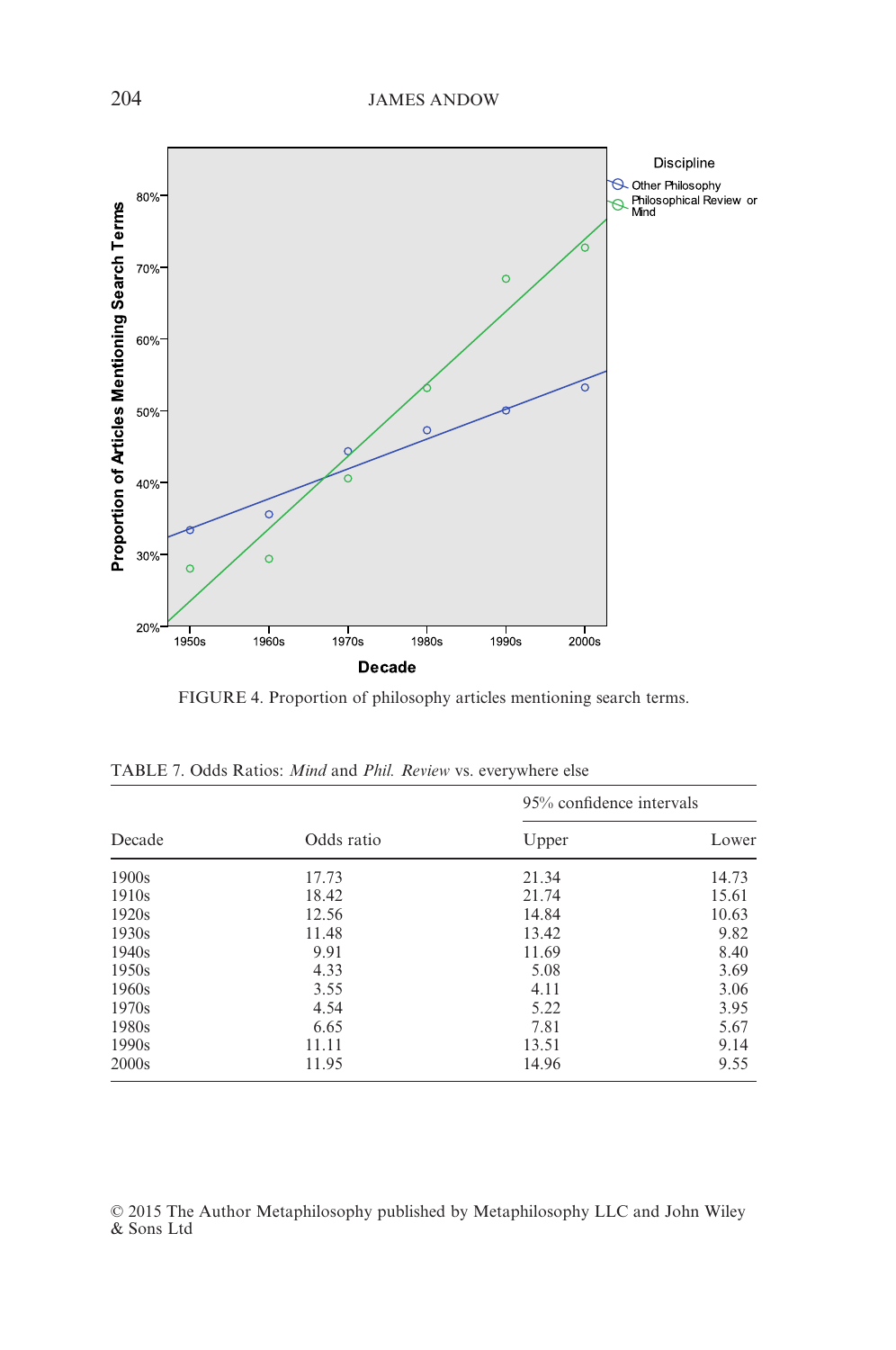a pattern of increasing ratios since the middle of the twentieth century.) To sum up this section, it does seem that, even if *philosophy generally* has not seen a markedly larger explosion, *Mind* and *Philosophical Review*, and by inference *analytic philosophy*, have. In the 2000s, 86 percent of articles in *Philosophical Review* engaged in intuition talk, which suggests that some discipline-specific explanations will have some role to play in explaining the explosion in intuition. It also seems that any analytic-philosophyspecific contribution to the recent explosion has played an important role only since 1950.

### **5. Conclusion**

The lessons that we should take from this study are fairly modest. Further empirical work will be required in order to make any concrete claims about what the causes of the explosion in intuition talk have been, both in philosophy and elsewhere. Nonetheless, I think that there are three important lessons to be learned. The basic shape of the three lessons is as follows. We now have a better understanding of the phenomenon to be explained—the explanandum. What we have learned about the explanandum allows us to place restrictions on what a satisfactory explanation of the explosion would look like—upon the explanans. Let me say something about the lessons to be learned before moving on to note some limitations of the present study and some promising avenues for future research.

Lesson number one is that the received wisdom is largely borne out by this study. Analytic philosophy does seem to have seen a large surge in intuition talk since the 1950s, and this surge has been greater than the increases observed both in philosophy more generally and in the rest of academia. All the same, we should note that it doesn't seem to be true that, for instance, as Goldman claims, "in the early years of analytic philosophy, the terminology is not to be found."30 Indeed, in both *Mind* and *Philosophical Review* intuition talk is common *throughout* the period surveyed. So, if we want to explain the explosion in usage within philosophy in recent decades, then explanations that aim to explain some phenomenon specific to analytic philosophy—for example, many of the suggestions surveyed earlier—will doubtless have to play some *minor* role, but a minor role is the only role they will have to play. (It is, of course, *possible* that the explosion of intuition talk in philosophy is a phenomenon completely distinct from that observed in other areas of academia, for all the

<sup>30</sup> Goldman's claim is that intuition talk is not to be found in the early years of analytic philosophy *used to describe the practice of appealing to intuitions*. My data don't show this to be false. A more detailed qualitative survey would be needed to confirm whether early uses describe intuition use.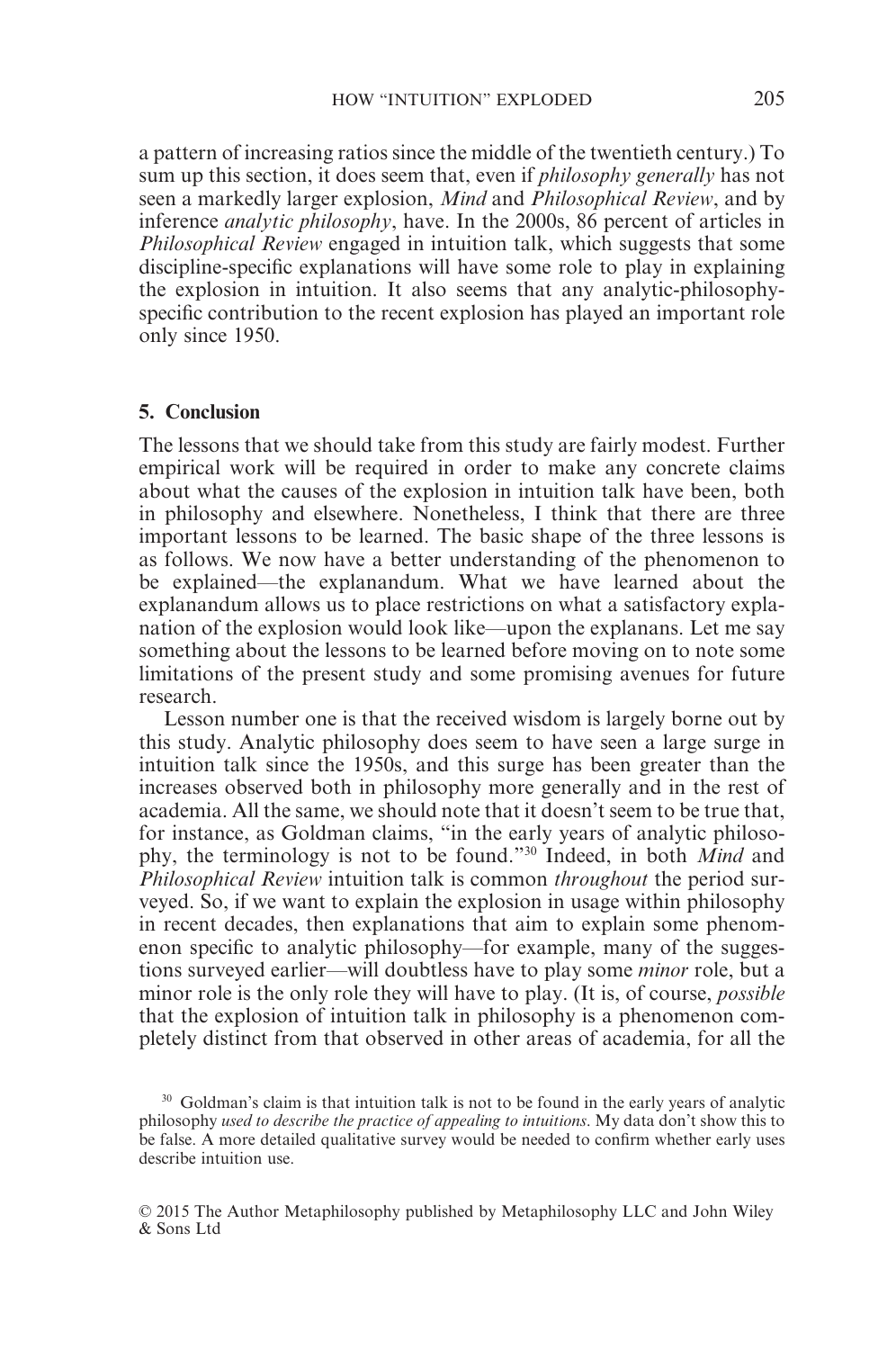evidence presented here. The best explanation of the evidence, however, is not one that treats the appearance of a general pattern merely as a coincidence.)

Lesson number two is that we can start to refine the pool of analyticphilosophy-specific factors that are plausible candidates for this minor role. Only factors whose contribution would be made in the latter half of the twentieth century seem to be plausible explanations for the greater rate of increase in intuition talk in analytic philosophy. This is due to the fact that the greater rate of increase is clearly apparent only from the 1970s onwards (see figure 4). Looking at the suggestions I canvassed earlier, it does seem that we can make some tentative refinements of this variety. Some of the suggested factors do still look plausible: any influence of Chomsky, Rawls, intuition talk in 1970s and 80s psychology, and (to a lesser extent) Wittgenstein and ordinary language philosophy might plausibly have been during this period. On the other hand, some of the other suggestions look less plausible; any influence of Moore or early twentieth-century philosophy of mathematics seems unlikely to account for the upturn in the rate of intuition talk that begins later in the twentieth century.

Lesson number three, perhaps the most important, is that we should not underestimate the extent to which the explosion in philosophy (even analytic philosophy) is part of a wider phenomenon. The findings of the study indicate that there has been a rather large growth in intuition talk across a broad swathe of academia. It seems likely, therefore, that appeal to some more generally relevant factors will feature centrally in any complete explanation of why philosophers engage in quite as much intuition talk as they do. Perhaps Cappelen is right to attribute much of the explosion in philosophy to some sort of verbal virus (the twist is that everyone had the virus). Of course, the question remains as to why intuition talk has been increasing more generally. It seems unlikely that any more general trend is due to any great shifts in methodology. One reason I say this is that the methods employed across the different disciplines are very varied. Another is the suggestive data (in section 3) showing increases in usage outside the academy, which suggest that the upturn may not be restricted to academia at all. However, beyond suggesting that the general terminology shift is likely not due to a general methodological shift, I have no particular explanation to advance.

This said, it is worth thinking about what explanations of such a phenomenon might be like. And so I offer two suggestions, to which I have no particular commitment, simply in the spirit of illustrating the type of factors to which one might appeal to explain a more general increase in intuition talk.

First, there might be a connection with a number of studies indicating that levels of various relevant psychologically interesting characteristics have increased in recent generations, for example, positive

<sup>© 2015</sup> The Author Metaphilosophy published by Metaphilosophy LLC and John Wiley & Sons Ltd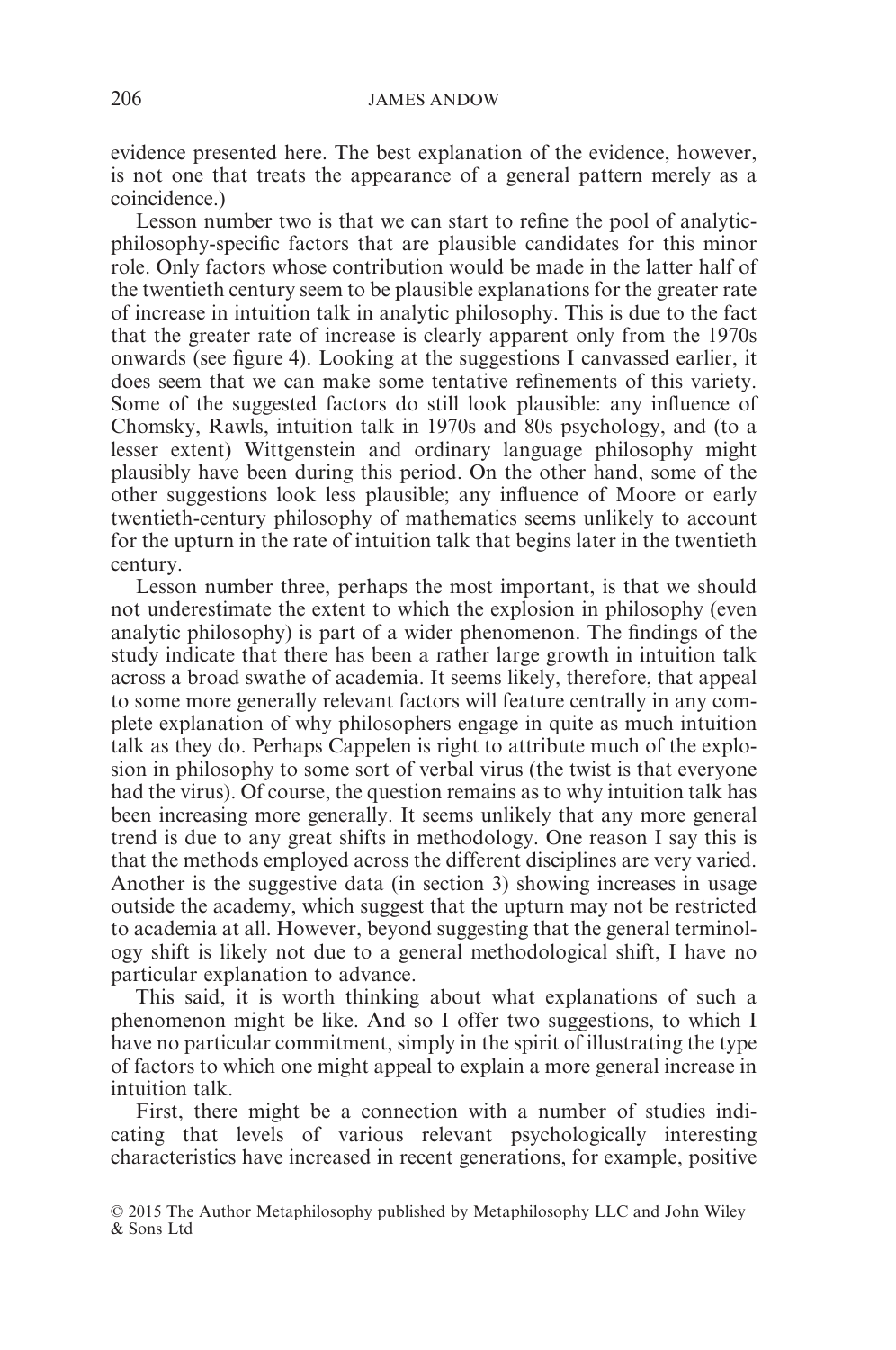self-conceptions, extraversion, and narcissism.<sup>31</sup> There are a number of such studies (Twenge 2001; Twenge and Campbell 2010; Twenge and Foster 2008 and 2010; Twenge et al. 2008a and 2008b).32 This could be relevant, since a society in which individuals come to have higher perceptions of their own worth and become more willing to share information about themselves might well be expected to be one in which people become more likely to talk about their personal mental states and to report their instinctive reactions—that is, one in which talking about their intuitions come to be more common. I think that it is likely factors such as these, for example, facts about changing psychological dispositions or the social acceptability of certain types of discourse (perhaps within academic contexts), are the sorts of factors we should be thinking about.

Second, one explanatory factor may be the increased fragmentation of the research community.33 The thought might be that academic writings are targeted at a much more homogeneous audience than they once were, because people address their work to a very narrow specific corner of academia. This being so, the expectation that you will be able to appeal to intuition about *x* and have your audience share your intuitive response to *x* would be much higher. This could explain why academia as a whole saw a large increase in intuition talk.

Indeed, all sorts of things could be relevant. A third and final suggestion draws on the idea that the concept of intuition has been gendered historically, at least at times. It is possible that the increase in intuition talk in the academy has something to do with the change in the proportion of female academics. The idea might be that this led to a change in climate rather than that women use intuition talk more often. As with the other suggestions, more data are needed to properly assess this suggestion's merits. (The changing proportion of female authors in JSTOR has been examined; see West et al. 2013. The data are not, however, rich enough to provide much insight for our purposes.) As I say, these three suggestions are intended simply as an illustration of the type of factors that could generate such a shift.<sup>34</sup>

So the present study makes some important contributions to our understanding of the explosion in intuition talk and helps us start to

<sup>31</sup> Thanks to Ben McGorrigan for this suggestion. Levels of narcissism are measured using the Narcissistic Personality Inventory developed by Raskin and colleagues (Raskin and Hall 1979 and 1981; Raskin and Terry 1988).

<sup>32</sup> But note that some meta-analyses question some of these findings (Donnellan, Trzesniewski, and Robins 2009; Trzesniewski, Donnellan, and Robins 2008).

<sup>33</sup> This was suggested by an audience member in Derby.

<sup>34</sup> Once we have a hypothesis about what might drive any more general increase—about the nature of the "virus"—it would also be worth asking whether there is any reason to think philosophers would be particularly susceptible to picking up the language as compared with writers in other disciplines (or perhaps other disciplines showing sharp rises over the same period, e.g., finance, marketing, and business).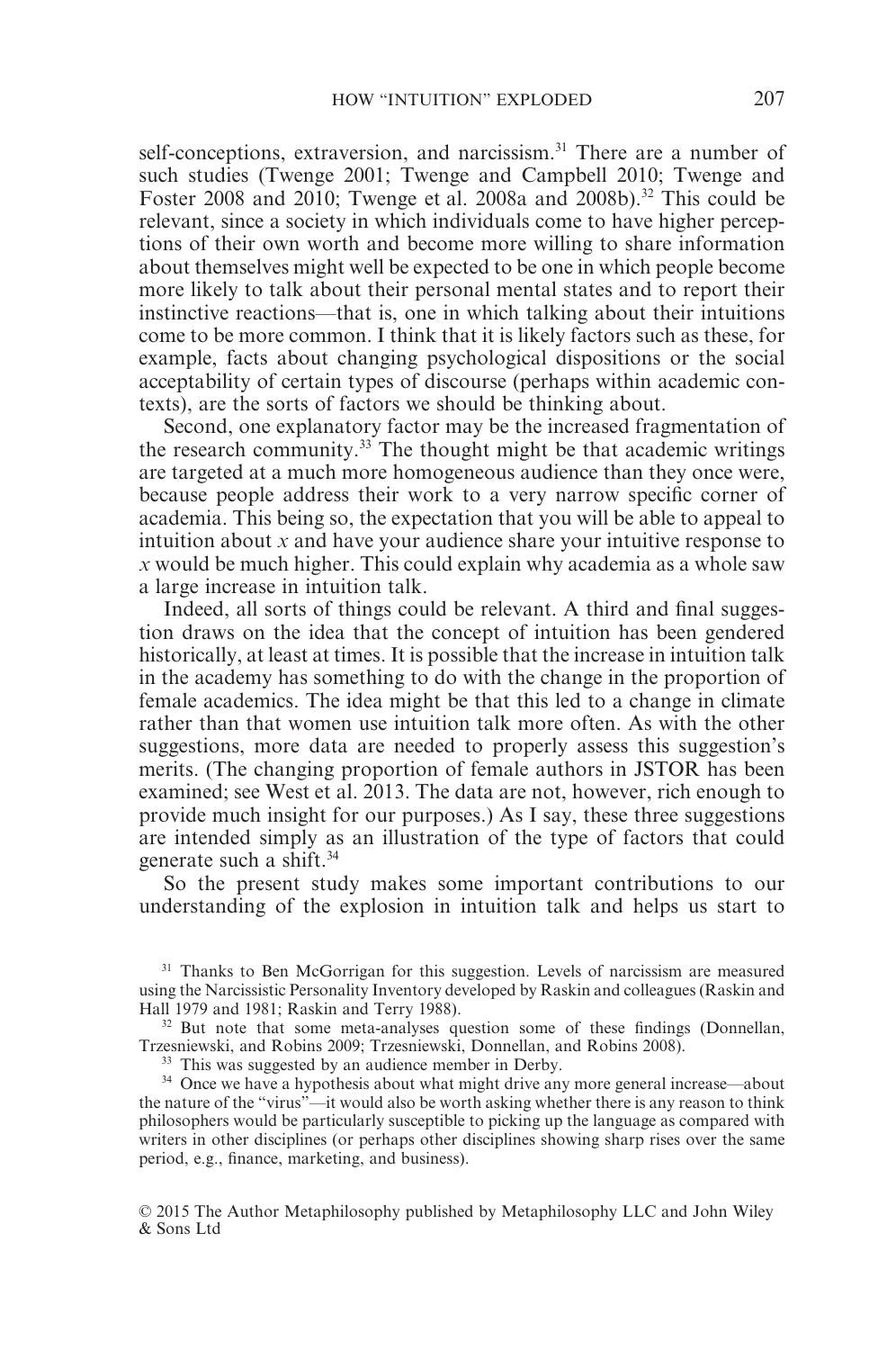explain why the explosion occurred. And this is not without consequence for philosophy and philosophical methodology. For one instance, it is not uncommon to premise the urgency of the methodological investigation of intuitions on linguistic facts (like Hintikka 1999). The thought might be "it seems almost every philosophy paper written in the past ten years makes explicit appeal to intuition," and one might proceed to worry about the changing methods or assumptions undergirding this linguistic change. The findings of the present study show, however, that generating methodological worries about intuitions in this way is problematic. Philosophers do use the word "intuition" a lot nowadays, but the evidence suggests that this is not due to any great shift in methods, so there is no particular reason to start worrying and asking, What is this new method? Is it reliable? And so on. (Of course, none of this is to say that we shouldn't be worried about philosophers' use of intuitions, just that, if we are going to be worried, we should be worried for better reasons.)

The present study only goes so far. Further research, particularly qualitative research, will be essential in order to get a clearer picture. Gathering and analysing such data will be a big project requiring time and resources. It will, however, help us address a number of questions that the present study has a limited ability to address. I'll finish by noting a few of these questions. Answering these questions will not only help us pinpoint the explanation for the explosion but also provide an invaluable source of insight into the methods of philosophers and other academics, including to what extent philosophers' methods are distinctive to philosophy.

(1) *How has the actual frequency of words such as "intuition" and "intuitively" changed in academia over the surveyed period?* We can't make any direct inferences about word frequency from the present study, since we have no information about article length or the number of "intuition" tokens in each article. An increase in the proportion of articles using intuition talk—such as I observe—could *theoretically* be explained by an increase in the length of academic articles (if, indeed, any such increase in length has occurred).<sup>35</sup> While it is possible to obtain data concerning word frequencies from the same JSTOR Data for Research facility used for the present study, to organise this data into a form we could use to address this issue here would have been too laborious (for a single researcher with limited time), as it is provided in files that contain the word-frequency

<sup>&</sup>lt;sup>35</sup> Thanks to Tom Stafford for making this point clear. But note that it is implausible that the length of research articles has increased to an extent that would provide a complete explanation. In the 1900s, the proportion of articles using intuition talk across all disciplines was 2.6 percent and in the 2000s, 18.3 percent. Article length would have to have increased by around 700 percent in order to account for this pattern.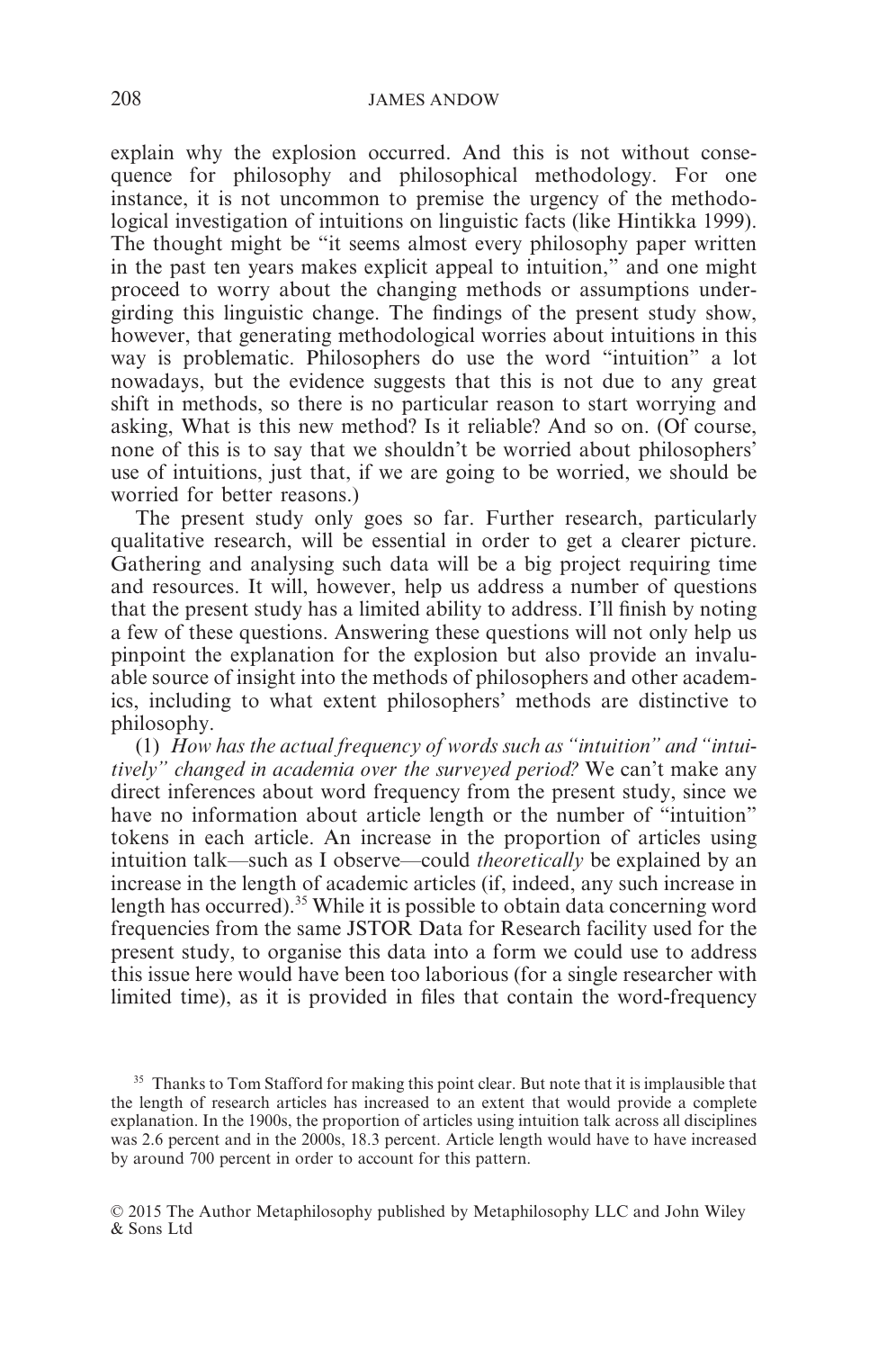data for a single article each. It would, however, be an interesting avenue for future research.

(2) *Has any particular type of use of intuition talk seen a general increase across the academy?* The present study is unable to distinguish different types of intuition talk. It is important to ask to what extent the various disciplines are using intuition talk in similar ways. Other disciplines sometimes use words like "intuition" in some pretty unfamiliar ways (at least to philosophers: see Abernathy and Hamm 1995; Frantz 2004; Haidt and Kesebir 2007; Tallant 2013), and it is unclear from the present study whether the general explosion in intuition talk has been an increase in only some of these uses.

(3) *We tentatively observed that the two halves of the twentieth century exhibited different trends—at least in philosophy. Is this perhaps due to different types of intuition talk?* This is a very interesting question. One naïve thought is that the initial decrease in the proportion of philosophy articles engaging in intuition talk may be due to a decline in a particular way of using such language, perhaps related to a decline in Kant scholarship. Another similar thought is that the same pattern is due to the rise of ordinary language philosophy via its pushing out of pure rationalist intuition talk.36 Again further investigation is necessary as without data it is unclear what this pattern is telling us.

(4) *How does the usage of intuition talk within academia compare with intuition talk outside the academy?* This is an important question. There is *some* evidence that speaks to this issue. For example, there is evidence suggesting that growth in intuition talk may be a quite general phenomenon that occurred in fiction writing too. For another example, there is evidence that suggests there may be important differences between academic usage and usage in ordinary English, for instance, Cappelen (2012) notes that use of intuition talk to modify contents was very rare outside philosophy. However, again, further research is needed to obtain a clear picture. I say this because Cappelen's data seem to include only one source from outside philosophy that is an academic text. This suggests to me that the difference Cappelen notes may be due simply to a difference between academic and non-academic English. And there is some evidence that supports my suspicion. I conducted a quick search of the corpus of British Academic Spoken English (BASE).<sup>37</sup> This contains thirty-five token uses of intuition talk, of which only two are clearly not content related, suggesting that other academic disciplines use intuition talk in similar ways to philosophers.

<sup>37</sup> The BASE corpus was developed at the Universities of Warwick and Reading under the directorship of Hilary Nesi (Warwick) and Paul Thompson (Reading). Corpus development was assisted by funding from the Universities of Warwick and Reading, BALEAP, EURALEX, the British Academy, and the Arts and Humanities Research Council.

<sup>&</sup>lt;sup>36</sup> Thanks to Stephen Barker for this thought.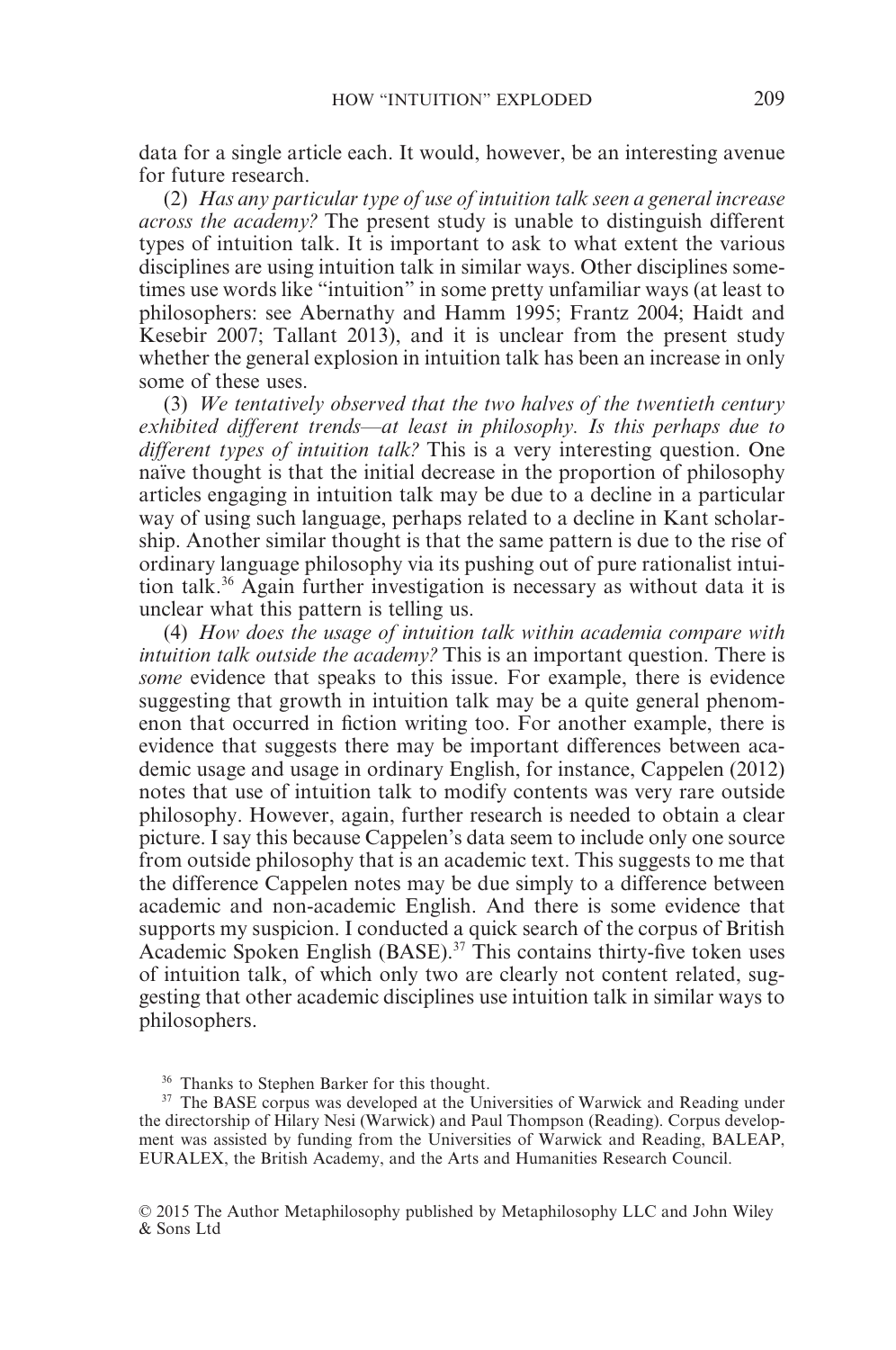*Department of Philosophy University of Reading Reading RG6 6AA United Kingdom james.andow@nottingham.ac.uk*

#### **Acknowledgments**

Thanks to audiences in Birmingham, Leeds, and Nottingham for comments on this material. Thanks to Greg Currie, Jules Holroyd, Jonathan Tallant, Jonathan Webber, Carl Baker, Ivar Hannikainen, Kelly Ann Schmidtke, Alexis Moschopoulos, Simon Read, and a number of anonymous referees for helpful comments. Acknowledgment is also due to the support of an AHRC-funded studentship held at the University of Nottingham.

# **References**

- Abernathy, C., and R. M. Hamm. 1995. *Surgical Intuition: What It Is and How to Get It*. Philadelphia: Hanley and Belfus.
- Bastick, T. 1982. *Intuition: How We Think and Act*. Chichester: John Wiley and Sons.
- Belton, L. J. 1946. "An Examination of the Meaning and Use of the Term 'Intuition.'" Master's dissertation, Department of Philosophy, University of Sheffield.
- Cappelen, H. 2012. *Philosophy Without Intuitions*. Oxford: Oxford University Press.
- Cohen, L. J. 1986. *The Dialogue of Reason*. Cambridge: Cambridge University Press.
- Donnellan, M. B., K. H. Trzesniewski, and R. W. Robins. 2009. "An Emerging Epidemic of Narcissism or Much Ado About Nothing?" *Journal of Research in Personality* 43, no. 3:498–501.
- Epstein, S. 1990. "Cognitive-Experiential Self-Theory." In *Handbook of Personality Theory and Research*, edited by L. Pervin, 165–92. New York: Guilford.
- Frantz, R. 2004. *Two Minds: Intuition and Analysis in the History of Economic Thought*. New York: Springer.
- Goldman, A. 2007. "Philosophical Intuitions: Their Target, Their Source, and Their Epistemic Status." *Grazer Philosophische Studien* 74:1–26.
- Groom, N. 2005. "Pattern and Meaning Across Genres and Disciplines: An Exploratory Study." *Journal of English for Academic Purposes* 4, no. 3:257–77.
- Haidt, J., and S. Kesebir. 2007. "In the Forest of Value: Why Moral Intuitions Are Different from Other Kinds." In *A New Look on*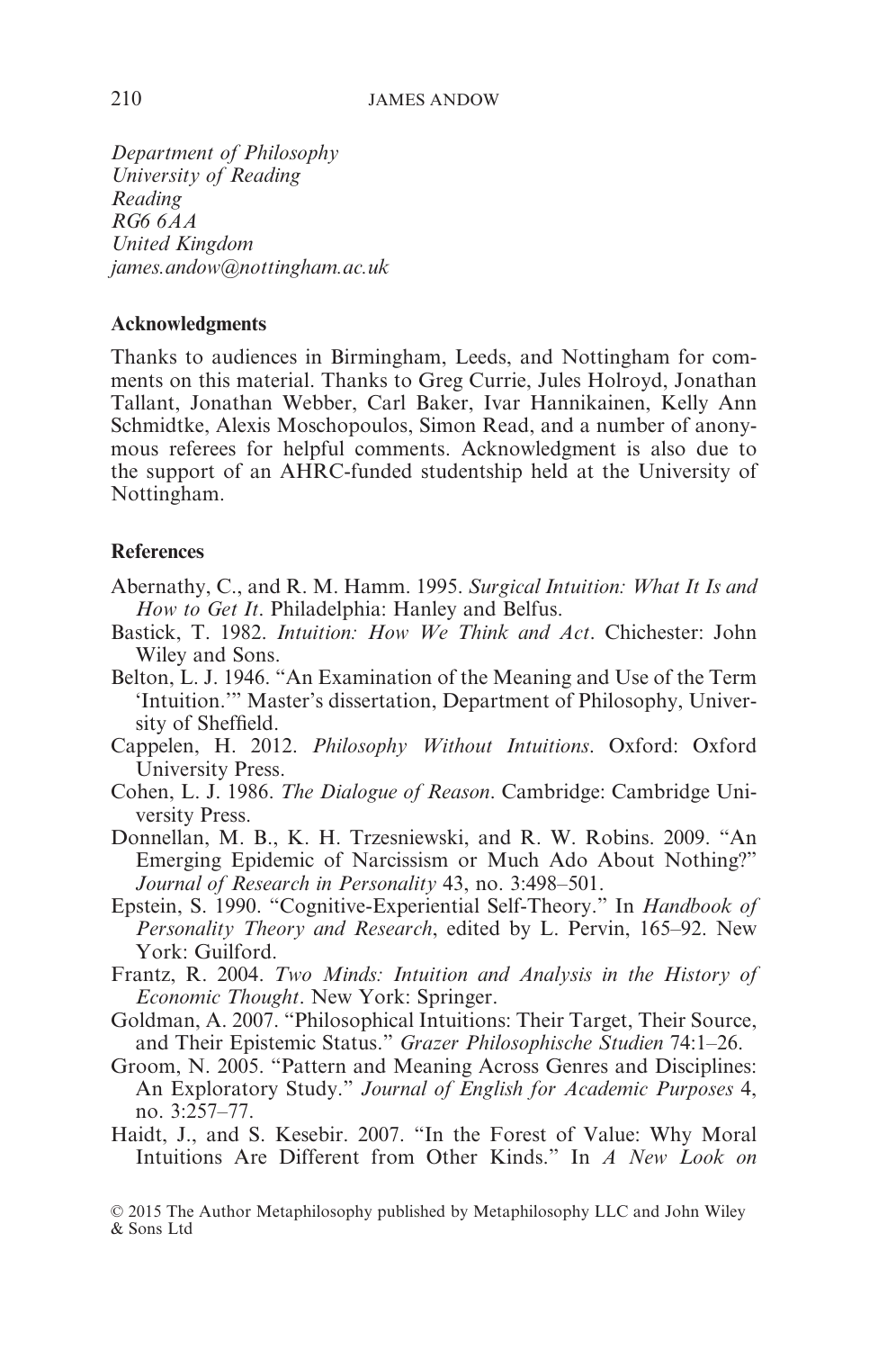*Intuition in Judgment and Decision Making*, edited by H. Plessner, C. Betsch, and T. Betsch, 209–29. Mahwah, N.J.: Lawrence Erlbaum.

- Hintikka, J. 1999. "The Emperor's New Intuitions." *Journal of Philosophy* 96, no. 3:127–47.
- Kahneman, D., and A. Tversky. 1973. "On the Psychology of Prediction." *Psychological Review* 80, no. 4:237–51.
- . 1982. "On the Study of Statistical Intuitions." *Cognition* 11, no. 2:123–41.
- Kahneman, D., P. Slovic, and A. Tversky, eds. 1982. *Judgement Under Uncertainty: Heuristics and Biases*. Cambridge: Cambridge University Press.
- Michel, J. B., Y. K. Shen, A. P. Aiden, A. Veres, M. K. Gray, the Google Books Team, J. P. Pickett, D. Hoiberg, D. Clancy, P. Norvig, J. Orwant, S. Pinker, M. A. Nowak, and E. L. Aiden. 2011. "Quantitative Analysis of Culture Using Millions of Digitized Books." *Science* 331, no. 6014:176–82.
- Millar, N. 2009. "Modal Verbs in Time: Frequency Changes 1923–2006." *International Journal of Corpus Linguistics* 14, no. 2:191–220.
- Raskin, R. N., and C. S. Hall. 1979. "A Narcissistic Personality Inventory." *Psychological Reports* 45, no. 2:590–90.
- . 1981. "The Narcissistic Personality Inventory: Alternative Form Reliability and Further Evidence of Construct Validity." *Journal of Personality Assessment* 45, no. 2:159–62.
- Raskin, R., and H. Terry. 1988. "A Principal-Components Analysis of the Narcissistic Personality Inventory and Further Evidence of Its Construct Validity." *Journal of Personality and Social Psychology* 54, no. 5:890–902.
- Shapiro, S. 2006. "Computability, Proof, and Open-Texture." In *Church's Thesis After 70 Years*, edited by A. Olszewski, J. Wolenski, and R. Janusz, 420–55. Berlin: Ontos.
- Stich, S. 1990. *The Fragmentation of Reason: Preface to a Pragmatic Theory of Cognitive Evaluation*. Cambridge, Mass.: MIT Press.
- Tallant, J. 2013. "Intuitions in Physics." *Synthese* 190, no. 15:2959– 80.
- Thagard, P., and R. E. Nisbett. 1983. "Rationality and Charity." *Philosophy of Science* 50, no. 2:250–67.
- Trzesniewski, K. H., M. B. Donnellan, and R. W. Robins. 2008. "Is 'Generation Me' Really More Narcissistic Than Previous Generations?" *Journal of Personality* 76, no. 4:903–18.
- Tversky, A., and D. Kahneman. 1981. "The Framing of Decisions and the Psychology of Choice." *Science* 211, no. 4481:453–58.
- Twenge, J. M. 2001. "Birth Cohort Changes in Extraversion: A Cross-Temporal Meta-Analysis, 1966–1993." *Personality and Individual Differences* 30, no. 5:735–48.